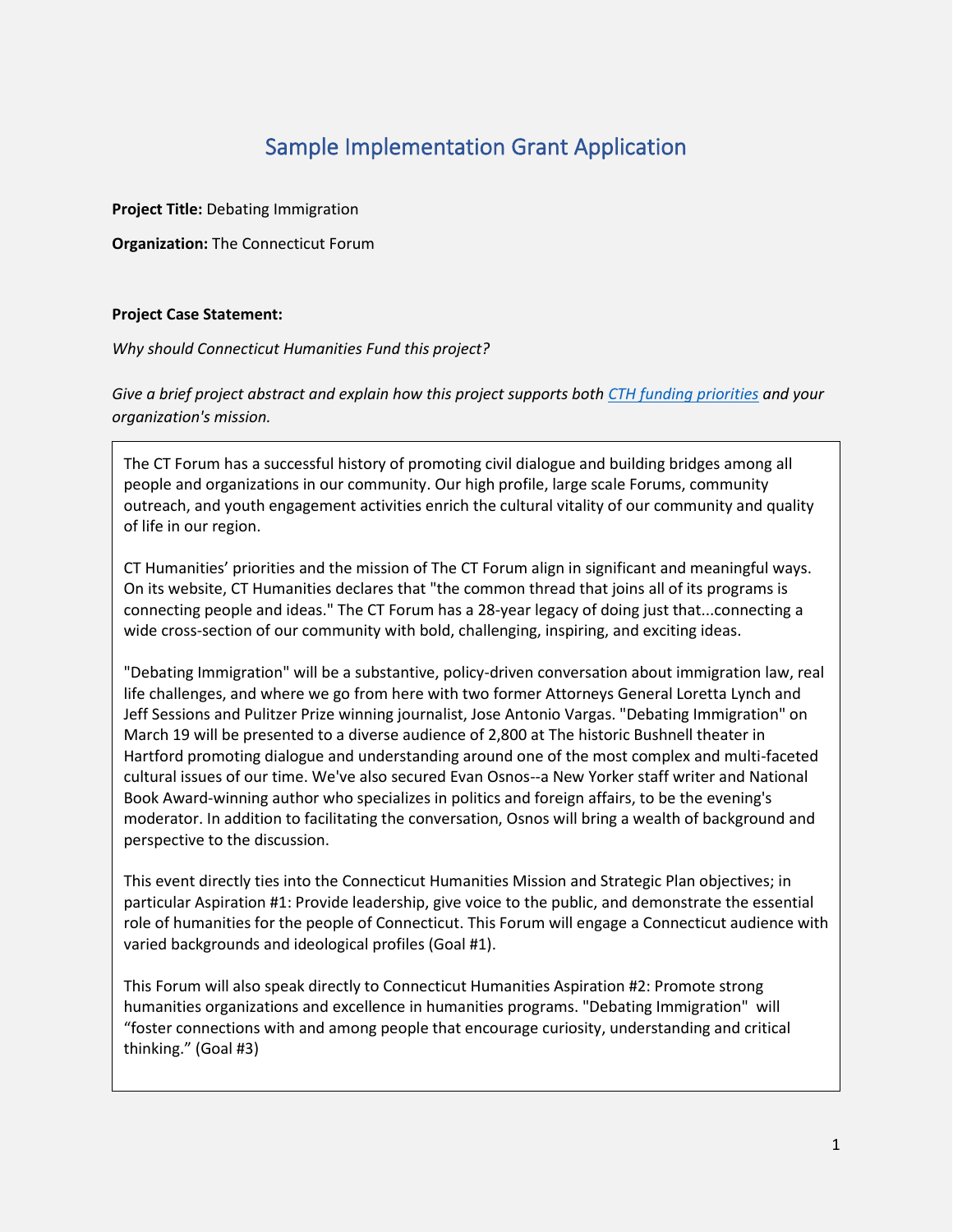Together, with CT Humanities, The Connecticut Forum looks forward to bringing this important conversation and the pre and post activities surrounding the discussion, to the Capital City and region for the benefit of our shared communities.

#### **Project Description and Background:**

*Briefly explain how you developed this project, including resources you consulted during planning (scholars, archives, collections, etc).*

*Describe the project you will deliver to the public and what you expect they will learn from it. Identify specific elements of this project you are asking CTH to fund.*

*For Documentary Film submissions please additionally respond to the following in this section:*

- o *Story, issues, and characters: What is the specific story your project will tell and what are the associated issues it will explore? Why are these stories or issues important or timely? Who are the characters?*
- o *Describe the current stage of the project. Provide an estimated completion date.*

The Connecticut Forum is requesting \$35,000 from CT Humanities to be used for the planning, promotion and presentation of a large-scale in-depth community conversation "Debating Immigration" on Thursday, March 19, 2020. Program expenses will include speaker fees, speaker travel, facility rental, and program planning. Funds will also help us to plan and execute various community, online and youth-focused activities leading up to and following the Forum.

With 28 years of experience in presenting one-of-a-kind panel discussions, community outreach and youth programming, The Connecticut Forum has a proven record of presenting high-impact, socially relevant, successful community conversations and activities. Our organizational goals – to highlight important social issues through unscripted conversation with today's leading thinkers; to bring these conversations to a broad, diverse audience; to spark and cultivate a connected, collaborative environment in the Greater Hartford region; to foster connections and ideas that can effect positive change in our community; to encourage diverse groups of people to visit Greater Hartford, especially those who may not otherwise have occasion to visit; to overcome that which divides us and bring together people, organizations and youth from around the state – closely align with CT Humanities' mission and funding priorities in significant and meaningful ways making us an ideal partner for CT Humanities.

#### Organizational history:

Founded in 1992, The Connecticut Forum's mission is "to encourage the free and active exchange of ideas in Forums that inform, challenge, entertain, inspire and build bridges among all people and organizations in our community."

Throughout our history, The Connecticut Forum has not only brought to Hartford the greatest minds and biggest personalities of our era, but has remained a steadfast champion of Greater Hartford, acting as a conduit for ideas, innovation, and community partnerships, as well as significant cultural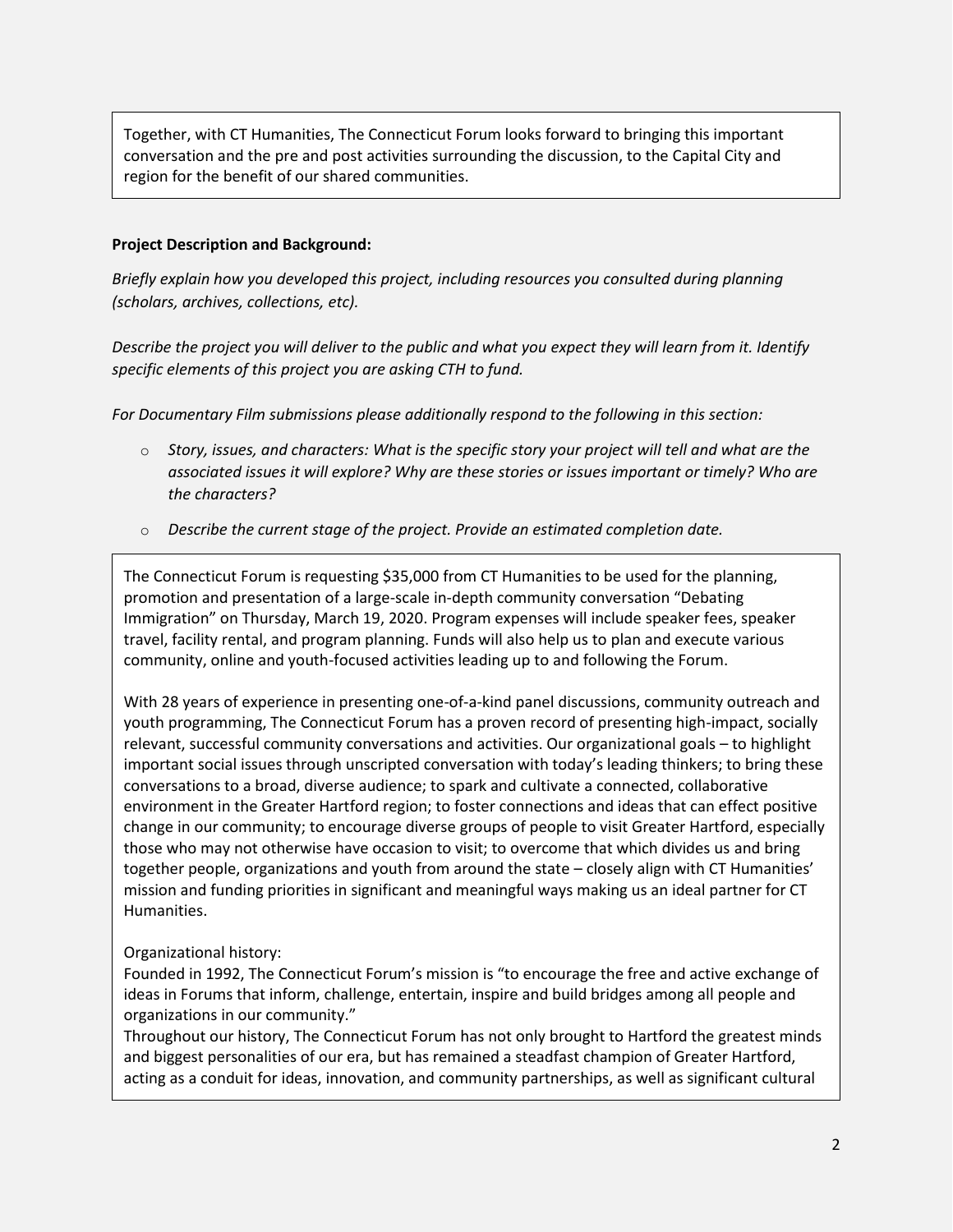and economic activity. Each year, our Forum Season brings upwards of 11,000 individuals and over 700 high school students together for important conversations that create shared experiences, spark dialogue, challenge assumptions and stimulate positive connection and collaboration in the community.

Connecticut Forums are presented four times per year at the historic Bushnell Theater in Hartford, Connecticut. Past panelists have included: Benazir Bhutto, President Bill Clinton, Elie Wiesel, Kurt Vonnegut, Salman Rushdie, Toni Morrison, Bill Moyers, Malcolm Gladwell, Newt Gingrich, Gloria Steinem, Walter Cronkite, Supreme Court Justice Stephen Breyer, Michelle Obama, and more than 325 others.

#### CT YOUTH Forum background:

The Youth Forum is a community outreach program of The Connecticut Forum which has been providing unique opportunities for diverse teenagers to connect and engage with each other across geographic, economic, social and racial divides for the past 26 years. It is a civil community, established for teens by teens, where curiosity, openness, and acceptance create a safe space for youth to be seen, heard, and validated. Each year, more than 750 teenagers from 35 high schools engage in leadership development and enrichment activities that include: Monthly Meetings, a Violence in Our Lives Project group, the R.I.S.E. Above Campaign, a Leadership Network, an Annual Children's Holiday Party and Connecticut Forum theater events.

Funding from CT Humanities will provide vital support necessary for the staff time and resources needed to plan and execute a successful, challenging program—both the public presentation and the activities surrounding it. This process involves research, logistics, group meetings, and targeted community outreach.

We conduct "Program Development Sessions" before every Forum where we bring together members of our community to talk about the Forum topic and help us brainstorm the key themes and questions the program should address. In addition to collecting ideas and resources for The Forum presentation, these sessions provide a wealth of opportunity for the people involved to meet with colleagues, to network and to broaden their spheres of influence within the community in which they work. We have already held one "Program Development Session" for "Debating Immigration", and we will hold at least one more. The session we held in June 2019 included participants from non-profits like Everyday Democracy, IRIS (Integrated Refugee and Immigrant Services), and CIRI (Connecticut Institute for Refugees and Immigrants); education partners like University of Hartford, corporate partners like Travelers, as well as Connecticut Forum subscribers, students from our YOUTH Forum and other members of our community.

In addition to the "Program Development Session," our Director of Programming, Jamie Daniel has met with the following field experts, to gather additional information and input on the topic: staff members from IRIS, staff members from CIRI, an immigration attorney, and the Executive Director of The Yankee Institute. Jamie is in contact with the event moderator Evan Osnos, a New Yorker journalist who covers politics and foreign affairs, for periodic conversations about the political and cultural milieu around immigration. In addition, Pew Resource Center (specifically for information on public views on immigration as well as other immigration data), the International Rescue Committee, New York Times' immigration reporting, and Aspen Ideas Festival and their coverage of immigration through their live events and panels, have all been particularly helpful in providing a context as we plan for this upcoming discussion.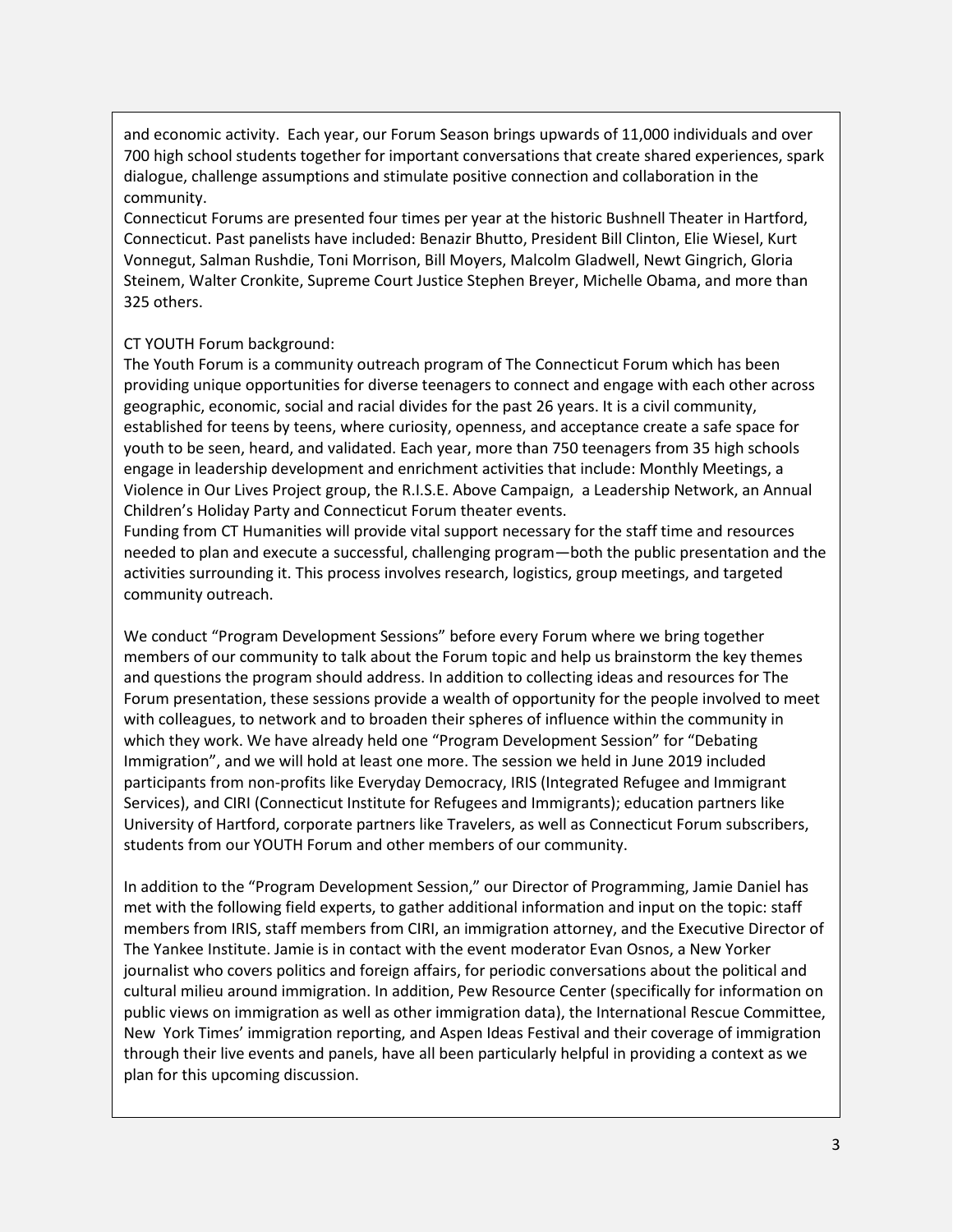The CT Forum obtains additional insights and information about programming and panelist ideas from speaker agents, other speaker organizations, and our own extensive research. We are an active member of "Talking Heads," a consortium of national speaker organizations such as: The Richmond Forum; University of California Santa Barbara; Chautauqua Institution; Cambridge Speaker Series of Baltimore, Boston, Pittsburgh and St. Louis; and the MPSF Speaker Series. We participate in annual "Talking Heads" meetings and frequent email and phone communications with our peers at likeminded organizations, allowing us to exchange ideas and share experiences. Speaker agents provide key information about speaker prospects, fees, availability, and logistics.

Our Season Ballot was shared with Forum members, sponsors, donors, ticket buyers and on-line followers—over 18,000 individuals in total. The topic of Immigration was a top vote getter, letting us know that people are hungry for information and background on this topic.

There is a lot of divisiveness and disagreement around the issue of immigration. We understand that it is hard to have difficult conversations around issues like immigration. At the same time, we know from our experience and post-Forum survey data, that people are eager to engage in difficult conversations, with a renewed focus on listening and shared purpose. Our goal is for this Forum to be a substantive conversation aimed at listening to opposing viewpoints and engaging with others with whom we disagree.

In March 2020 when the "Debating Immigration" Forum takes place, we expect that this evergreen issue will be front and center in the presidential election. "Debating Immigration" will be a substantive and policy-driven debate on a timely matter of national importance. Former Attorneys General Loretta Lynch and Jeff Sessions will present their views on how the policies of the past and current administrations impact current immigration trends as well as the role of the United States in the world as it relates to immigration. We will ask them to examine "where we go from here" with political and geopolitical considerations in mind.

Jose Antonio Vargas is a Pulitzer Prize-winning journalist, Emmy-nominated filmmaker, and theatrical producer whose work for the human rights of immigrants will add a voice of personal experience, culture and empathy to the conversation. His best-selling memoir "Dear America: Notes of an Undocumented Citizen", tells his personal immigration journey. In 2015, MTV aired "White People", an Emmy-nominated television special he produced and directed on what it means to be young and white in a demographically-changing America. Vargas will round the conversation out by bringing the human element to an otherwise policy-driven dynamic of two former Attorneys General from differing political parties.

We are also working with moderator Evan Osnos to incorporate factual context into the conversation. He, with the help of respected demographic data and research sources like the Pew Research Center, will provide facts about the history of immigration and immigration trends over the last half century, as well as projected demographics over the next ten to fifteen years. These facts and figures will help to orient the audience with historical context and provide a baseline for conversation.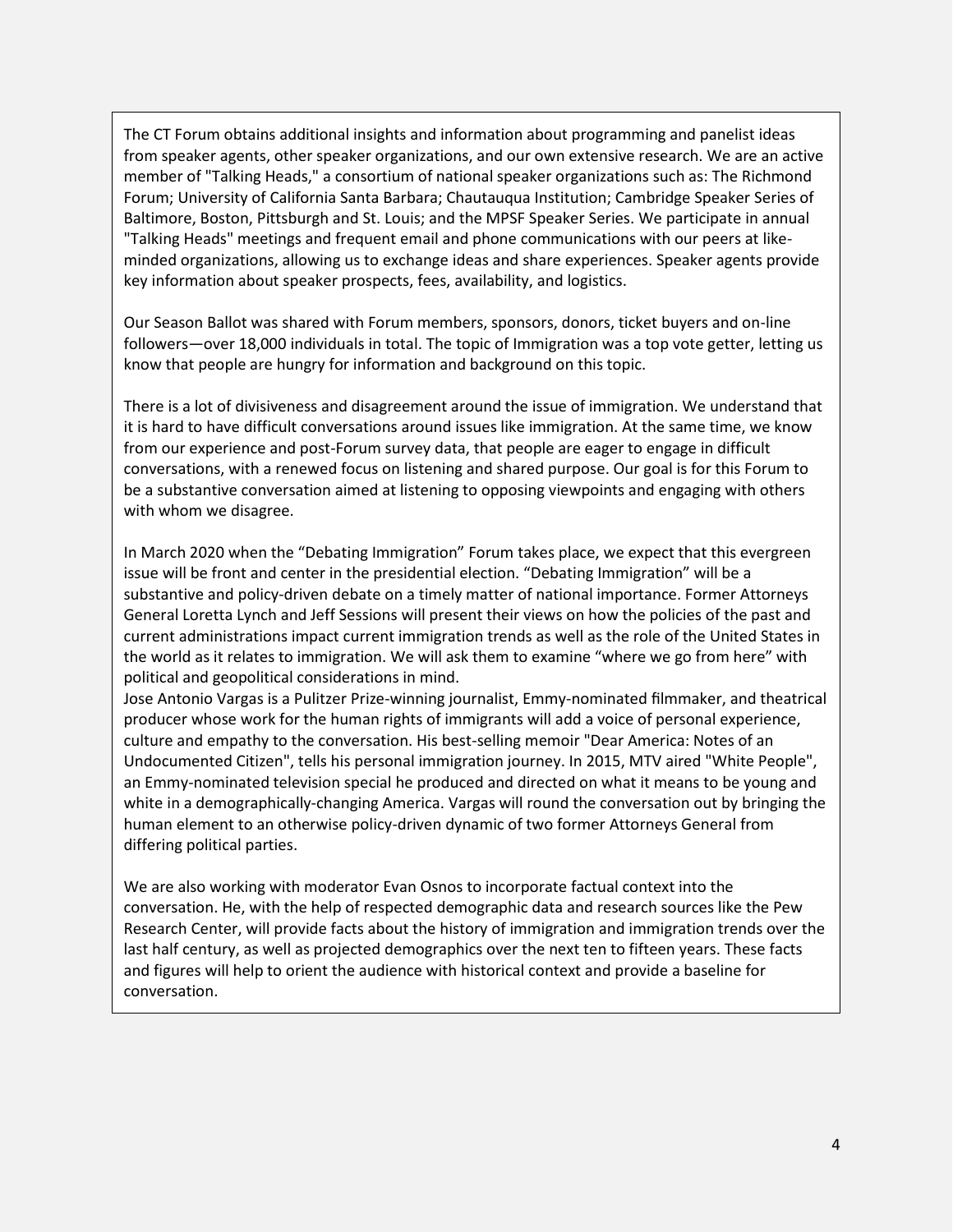#### **Project Description and Background (continued):**

*Use this text area if you need additional space to finish explaining your Project Description and Background. (OPTIONAL)*

In addition to engaging our Forum audience through the on-stage discussion, other pre-Forum and night-of Forum activities will include: meetings with diverse community members to develop a moderator's discussion guide for the March event; developing a Showcase in The Bushnell lobbies featuring information and people representing agencies and advocacy groups that work with immigrants throughout Connecticut; and find ways to enlist the CT YOUTH Forum in meaningful roles on March 22.

The Student Panelist Roundtable is a prime opportunity for a group of ten CT YOUTH Forum members to meet the panelists prior to The Forum, research questions that they will ask, and have a twenty-minute roundtable discussion with former Attorneys General Loretta Lynch and Jeff Sessions; journalist, writer, and immigrant Jose Antonio Vargas; and moderator Evan Osnos.

It is important to The Forum that in addition to discussing the policies surrounding global and national immigration trends and the personal experiences of Jose Antonio Vargas and his work, that we also capture the local diversity of immigration experience in Connecticut. Prior to March 22, we will collect local immigrant stories through a series of videotaped conversations that will be archived on our website. These stories will promote the local impacts of the larger discussion and support CT YOUTH Forum education initiatives, while providing perspective for Forum-goers at "Debating Immigration". We plan to partner with organizations like IRIS, CIRI, and the Hartford Public Library's—The American Place (TAP) program to choose representative people and families to talk about their journeys. We will use the StoryCorps format for our recordings.

We will also engage Forum-goers by asking the audience to help shape the second half of the forum. Audience questions are the focus of the post-intermission section of the evening. The entire on-stage presentation will be professionally recorded and archived for use by partnering immigration organizations and advocacy groups, Education Partners of The Forum, libraries, and businesses to deepen and extend the Forum conversation. We will also send all Forum-goers a post-Forum survey that will ask about their reactions to the conversation as well as the potential impact of integrating what they learned during the discussion into their post-Forum conversations, civic activities and general understanding of the topic of immigration.

#### **Project Goals, Outcomes, and Evaluation:**

*Please list your project's goals, outcomes, and evaluation techniques (maximum 5).*

*Project Goals: What do you hope this project will achieve? Goals may include impact on the audience, institution, community, etc.*

*Outcomes: What will you observe that will let you know you are successfully meeting your goals?*

*Evaluation Technique: How will you collect and interpret information to measure goal attainment? (For*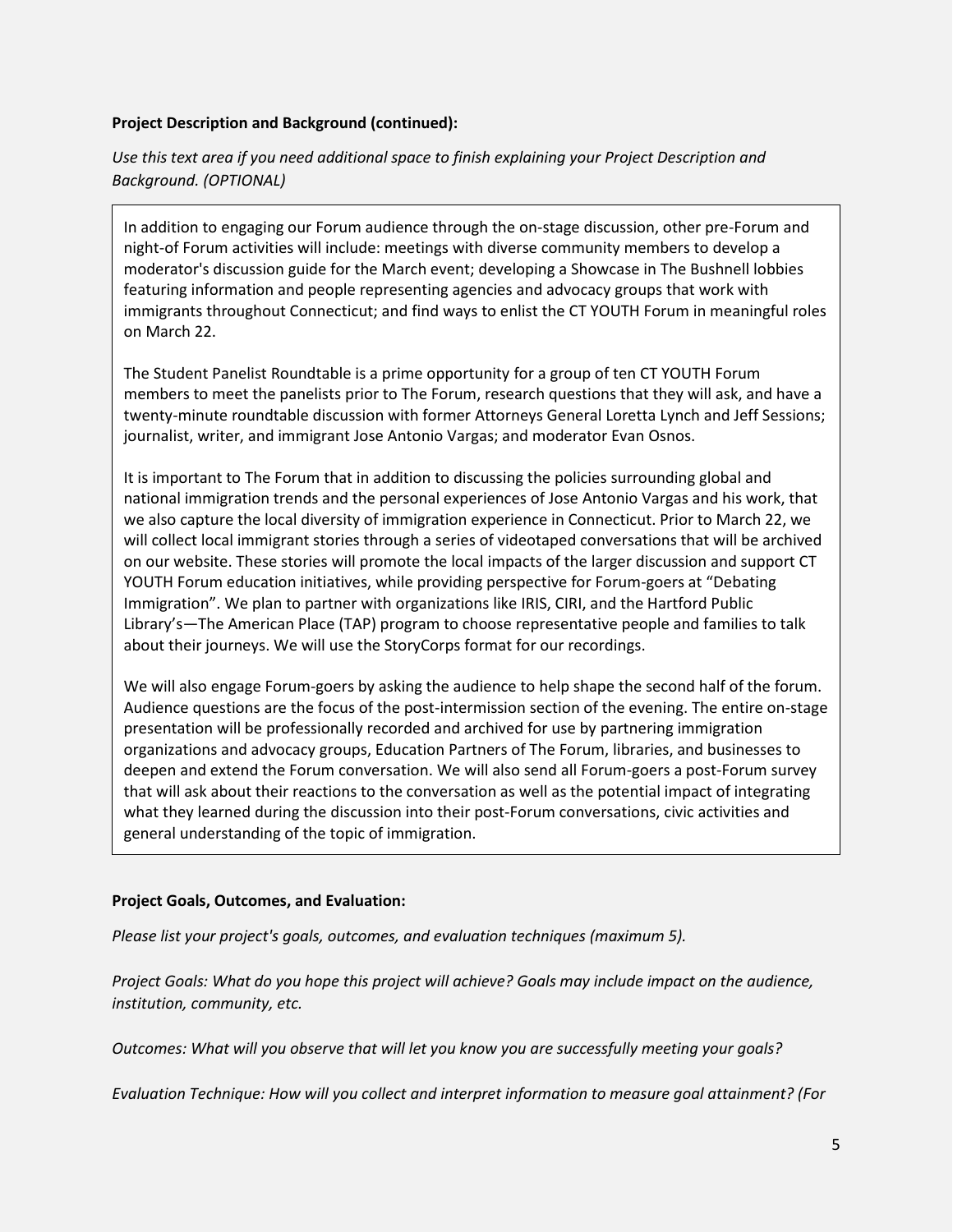*example: survey, observation, interviews etc.)*

*Each Project Goal should have a corresponding Outcome and Evaluation Technique.*

*Please present in the following format:*

*Project Goal 1 Outcome 1 Evaluation Technique 1*

*Project Goal 2 Outcome 2 Evaluation Technique 2*

*Etc*

#### Debating Immigration: March 19, 2020

#### Project Goal 1

The first goal of the "Debating Immigration" Forum is to connect people and ideas while expanding the conversation and increasing knowledge about US immigration policy in Connecticut.

#### Outcome 1

Audience members will feel better equipped to engage in conversations surrounding the topic of immigration and make informed decisions with respect to voting preferences and civic duties.

#### Evaluation Technique 1

The Connecticut Forum will send all Forum-goers a post-Forum survey that will ask about their reactions to the conversation as well as the potential impact of integrating what they learned during the discussion into their post-Forum discussions, civic responsibilities and general understanding of the topic of immigration (see attached survey).

#### Project Goal 2

The second goal of the "Debating Immigration" Forum is to elevate the visibility and awareness of the work and mission of The Connecticut Forum and its partners and collaborators while giving a platform to voices which often go unheard.

#### Outcome 2

Through discussion groups, program development meetings, online campaigns & pre-event activities (Showcase), we expect to reach 15,000+ individuals and collaborators. Furthermore, we will partner with outreach organizations specializing in immigration (Integrated Refugee & Immigrant Services [IRIS] and Connecticut Institute for Refugees & Immigrants [CIRI]) and work alongside them to build bridges of understanding and civil dialogue in our shared communities.

Evaluation Technique 2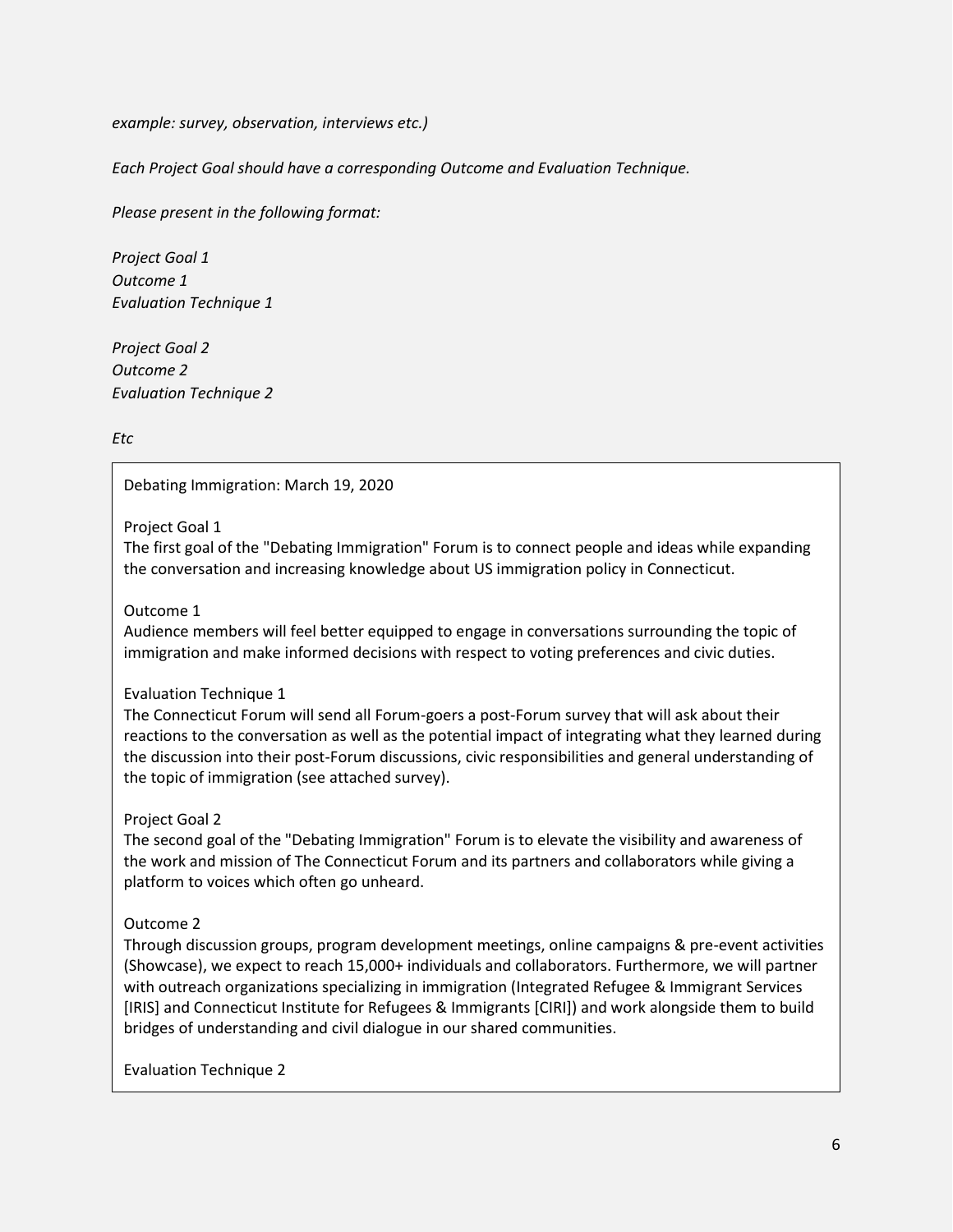We will track event attendance/participation numbers; audience survey data; press coverage; online engagement; collaborations; and collect anecdotal feedback and testimonials from the audience regarding the pre-Forum showcase and the Debating Immigration Forum. Also, we will provide opportunities for Forum audience members to engage with aforementioned organizations to increase understanding of immigrant communities and the immigrant experience in Connecticut.

#### Project Goal 3

The third goal of the "Debating Immigration" Forum is to explore the diversity of the human experience and how it shapes our identities as Americans.

#### Outcome 3

Live, unscripted dialogue between two Attorneys General of the United States and a Prize-winning journalist, Emmy-nominated filmmaker, and theatrical producer on the same stage. We are also videotaping conversations with local immigrants in an effort to collect personal perspectives on the Connecticut immigrant experience.

#### Evaluation Technique 3

The Connecticut Forum will share the stories of immigrant families by soliciting feedback from the audience in a Q&A session during the second half of the Forum. We will also send all Forum-goers a post-Forum survey that will ask about their reactions to the conversation as well as the potential impact of integrating what they learned during the discussion into their post-Forum conversations, civic activities and general understanding of the topic of immigration.

#### **Sample Evaluation Materials:**

*Please include an attachment containing your sample evaluation materials.*

#### **[See the appendix for this upload]**

#### **Humanities Content:**

*How do you expect the final project will help the audience understand and appreciate human history, culture, values, and beliefs?*

#### *What themes or issues did you convey in this project?*

Immigration has long been a key cultural and political issue that we have to grapple with as a society. It is an issue that reflects our societal beliefs and values as we collectively make decisions about key questions: Who gets to immigrate to the United States? Who should choose which immigrants get to come? According to what rules? How will those rules be enforced?

"Debating Immigration" will tackle this timely complex societal issue and examine the implications of past and present policies, with focus on their impact on individual lives as well as whole societies and global borders.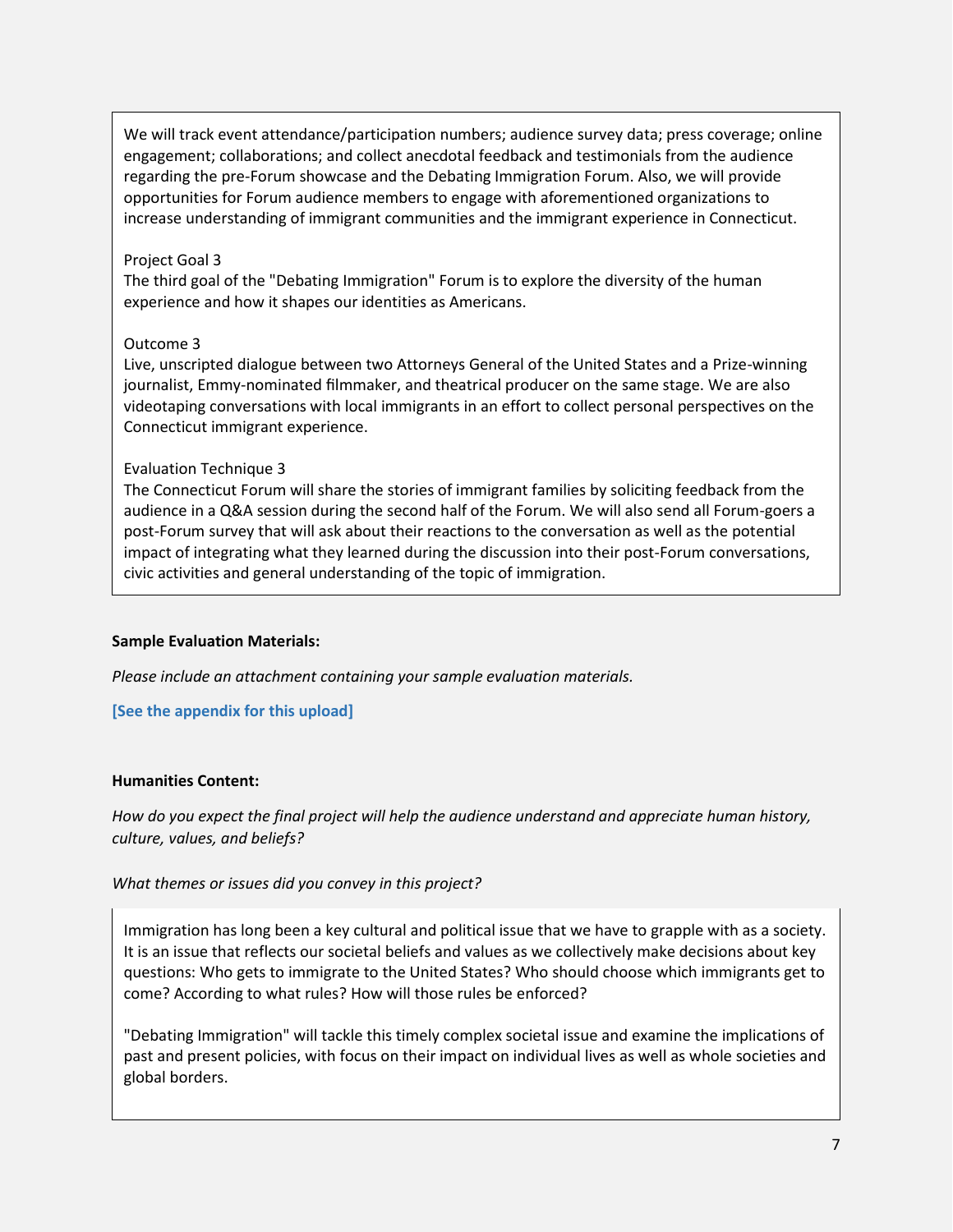Key themes and questions this program will address:

• What is it like to be inside of the US immigration system? How does the system work? What are the steps that people take to immigrate to the US?

• How do other countries "do" immigration? What can the US learn?

• What are the different political perspectives around immigration? The panelists will help us articulate and understand Republican and Democratic party views of immigration, as well as the debates that take place within the parties.

• What is the economic data and impacts around immigration?

• Why do people immigrate to the United States? How can those of us who are not immigrants better understand the immigrant experience?

• What should the United States' role be in assisting refugees and immigrants who are looking for a better life? How does immigration policy reflect the values and beliefs of our country as a whole?

In addition to addressing these key themes from a national and global perspective, the pre-Forum Showcase and planning conversations will also reflect on how Connecticut's immigration policies, including refugee trends, compare to national statistics and what impacts those policies and trends have on our local communities.

#### **Project Audience:**

#### *What target audience did you identify for this project? Why did you choose this audience?*

We believe that the ideas, people, themes, and topics featured in our high profile, large-scale Forum conversations should be experienced by everyone. The audience surrounding events and activities for "Debating Immigration" will be both targeted and broad. We will reach out to and collaborate with our "Forum Family" of subscribers, sponsors, donors, audience members, students, teachers, and volunteers, as well as key individuals and organizations - including Connecticut Humanities- to participate in project development, collaborations, audience building, and other implementation activities.

Forum subscribers and audience members come from throughout Connecticut, New York, and parts of New England to attend Forum events in Hartford, all of which are handicapped accessible and available to the hearing impaired. The goal of this outreach is not only to build our audience, but to learn from these groups in order to fully represent all sides and perspectives of the topic. We take great pride in acting as a conduit for connection among people and organizations throughout our state and region, and work to leverage this targeted marketing and outreach into new relationships that can forge meaningful action with regards to the issues addressed at Forum events.

Examples of the groups we will reach out to for "Debating Immigration" include: Integrated Refugee & Immigrant Services (IRIS), Connecticut Institute for Refugees & Immigrants (CIRI), The Hartford Stage, Everyday Democracy, The Hartford Public Library's program—The American Place (TAP), Quinnipiac University, Trinity College, UCONN Downtown, and Goodwin College. We would look to our partners and collaborators to help identify and engage new people, organizations, and groups to broaden our reach and impact. We will broaden the discussion and expand the conversation through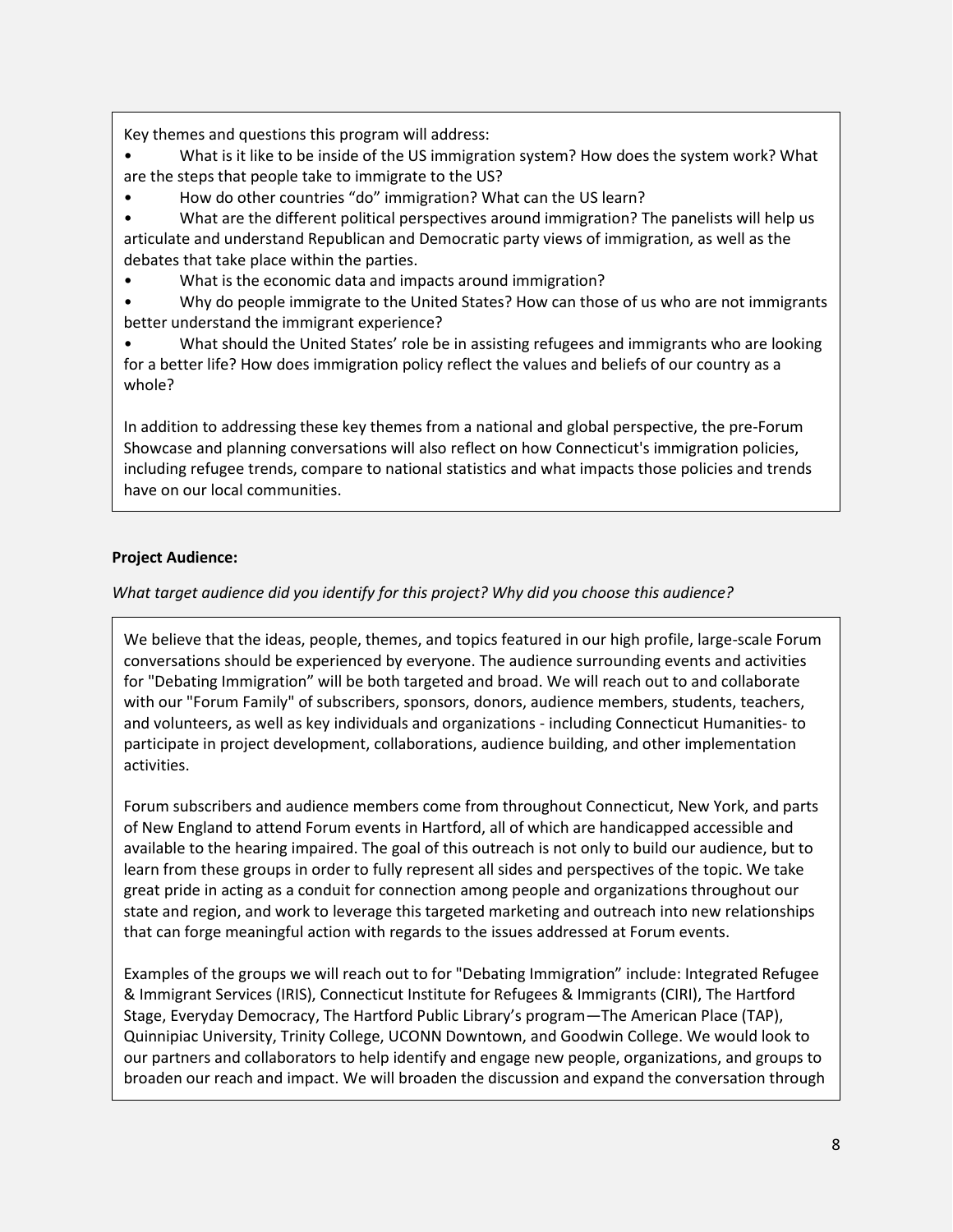collaboration with local and regional advocacy agencies and by inviting local experts and community leaders to engage and inform in pre and post discussions as well as attend the Forum on March 19, 2020.

In addition, our CT YOUTH Forum leverages its relationships with more than 700 students from 35 high schools throughout Connecticut to engage with hundreds of high school students leading up to Forum events and expose them to the important ideas and themes presented in Forum discussions. Our Ticket Outreach Program also targets and reaches out to hundreds of individuals and organizations from around the state to offer free tickets to Forum events for those who would otherwise not be able to afford to attend.

We include as many people as possible in the process of designing, implementing and experiencing a CT Forum firsthand, and believe it is equally important to engage a limitless global audience by maintaining a strong online presence. Our YouTube videos have surpassed 10 million views, and we have more than 15,000 social media followers on Facebook, Instagram, Twitter, and LinkedIn. We continually engage with this online audience with timely, relevant information that generates nearly 50,000 audience engagements per year.

#### **Total # of Audience Members Anticipated for Entire Project (Total Project Attendance):**

3300

#### **Marketing and Publicity:**

*Describe your plans to promote the project, including specific media outlets (print, broadcast, social) and estimated coverage for each. How will you reach your target audience?*

*For Documentary Film submissions please additionally respond to the following in this section:*

o *Describe the outreach strategy, including plans for theatrical, festival, educational and/or community presentation, broadcast and/or distribution, web distribution, and for cultivating and engaging online audiences, as applicable.*

We will implement a coordinated and strategic marketing and promotions plan to maximize interest, awareness and participation in "Debating Immigration." Media outlets will include: print; radio; email; social media; television; and online advertising. We will reach tens of thousands of people around the state and region, including our dedicated constituent base of 15,000+, as well as targeted individuals and organizations relevant to the Forum topic, to build a diverse and varied audience.

Project marketing involves multiple touchpoints to a deep and broad cross-section of our community, with communication by personal emails, special invitations, online engagement and, in many cases, personal meetings and phone calls. We will engage hundreds of high school students through the various activities and direct communications of The CT YOUTH Forum, typically by email, social media, and face-to-face meetings. We will highlight news and information regarding "Debating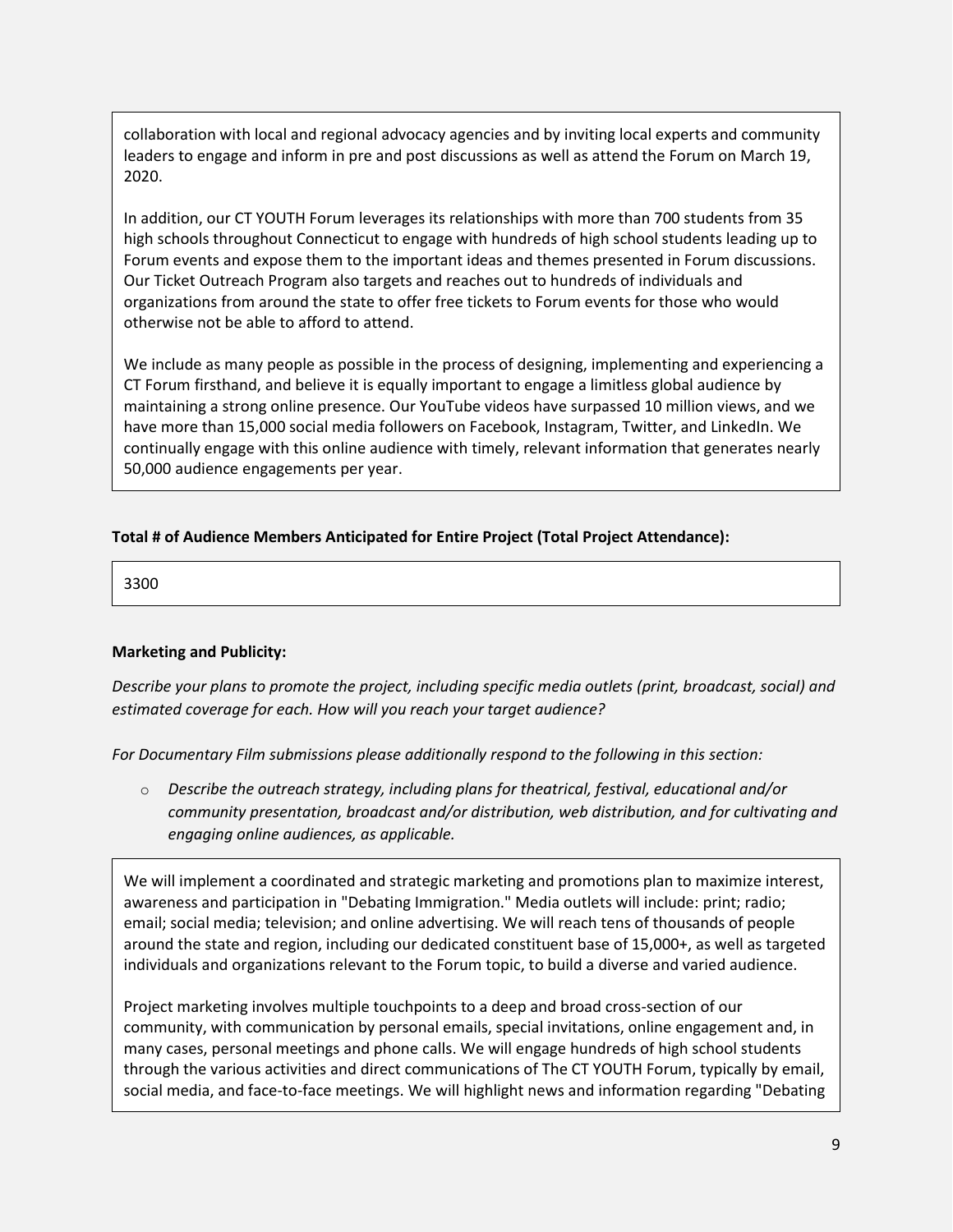Immigration" and surrounding events and activities on all of our online platforms to elevate visibility and awareness with the widest audience possible.

Specific marketing channels utilized to promote "Debating Immigration" include:

(1) Radio spots on WNPR

(2) Print ads in The Hartford Courant, The Hartford Business Journal, CTnow, LIFE Publications and Seasons Magazines (estimated reach of over 100,000)

(3) Interviews with event panelists and Forum staff in local print publications, radio programs, and television stations

(4) Eblasts: direct email messages to a list of 13,000+.

(5) Signage/visibility at all Forum events, including ads in 2,000 playbills promoting "Debating Immigration"

(6) Social media marketing to over 15,000 fans/followers

(7) Hundreds of posters distributed throughout the Greater Hartford area, and

(8) Facebook and Instagram advertising targeting specific demographics/interests (estimated 100,000+ impressions)

The CT Forum website is an important resource for information about upcoming events, averaging 4,000+ unique visitors per month. Information about Forum events - dates, topics, panelists - is prominently featured in every email sent from employees of The CT Forum for an estimated 130,000 impressions throughout a Forum Season.

In addition, The Forum sends press releases to a constantly updated media list of print, TV, online and radio outlets, focusing on Central CT but including outlets from New York to Boston, New Haven to Northampton, and Worcester. We carefully coordinate panelist interviews to ensure the greatest exposure in local papers, magazines, and radio stations. We contribute articles about The CT Forum and CT YOUTH Forum activities in local press and on the web.

For this particular Forum, we plan to highlight Immigrant Stories in articles, links and profiles on our various social media outlets. This effort will broaden the on-stage presentation through diverse personal stories.and aim to highlight and welcome new perspectives to the conversation.

With funding, Connecticut Humanities will be highlighted in all of our marketing and promotions efforts as Lead Underwriter for "Debating Immigration." Additionally, Connecticut Humanities will receive visibility before a large, diverse audience with a full-page ad in the playbill for "Debating Immigration" and 10 premiere seats to the pre-Forum dinner and Forum.

#### **Schedule:**

*Describe the major tasks to complete the project, specific dates for both the beginning and completion, and the team member(s) responsible for each. Include ONLY tasks during the requested grant period.*

*Please use the following format:*

*1 Start & End Date; Task; Team Member(s)*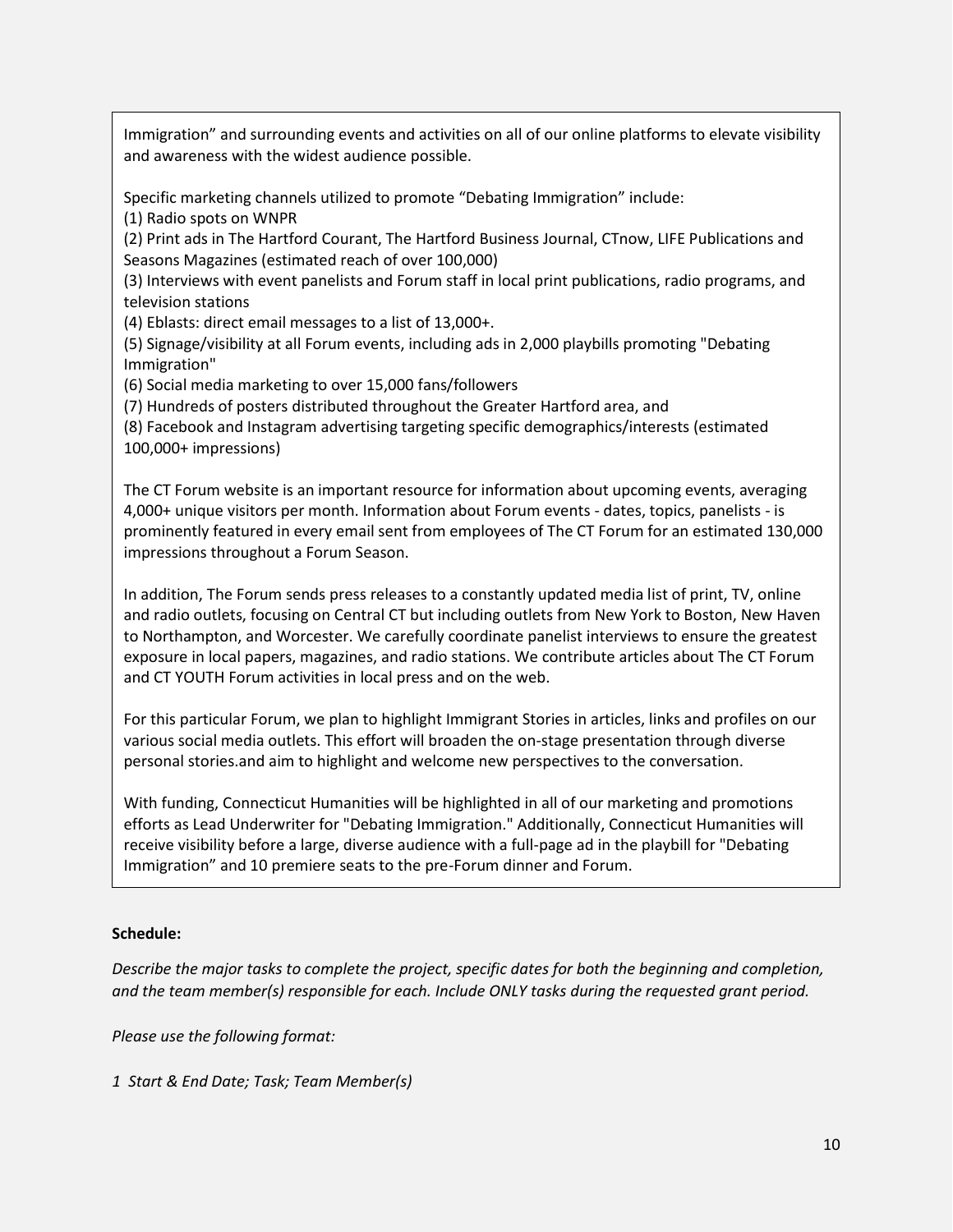#### *2 Start & End Date; Task; Team Member(s)*

#### *etc*

- 1. 11/4/2019 5/1/2020: Research on key groups for Debating Immigration, Jamie Daniel
- Everyday Democracy
- Integrated Refugee & Immigrant Services (IRIS)
- The American Place (TAP) Hartford Public Library
- Hartford Public Library
- UCONN Barnes & Noble
- The Hartford Stage

2. 11/4/2019 – 3/1/2020, Research meetings, Jamie Daniel:

- Integrated Refugee & Immigrant Services (IRIS)
- Connecticut Institute for Refugees & Immigrants (CIRI)

3. 1/15/2020, Program Development Meeting for Debating Immigration, Jamie Daniel, Holly Howley

- Everyday Democracy
- Integrated Refugee & Immigrant Services (IRIS)
- The Amistad Foundation
- Connecticut Institute for Refugees & Immigrants (CIRI)

4. 1/20/2020 - 1/24/2020 - Holly Howley, Wafiyyah Mahdi

Phone calls with CT Forum Education Partners, including:

- Quinnipiac University
- Trinity College
- Capital Community College
- Goodwin College
- University of Hartford
- Invite students to engage in behind-the-scenes activities and provide pre-Forum reading suggested sources.

5. 1/20/2020 - 3/19/2020, Holly Howley, Wafiyyah Mahdi

Partnerships - Marketing and Cultivation with 60 Corporate Partners for pre-Forum and Forum events, including:

• Send Sponsor invitations for "Debating Immigration" pre-Forum Dinner;

• Meeting with Forum host and Dinner host to determine collaboration objectives and outcomes;

• Manage incoming RSVP's and sponsor engagement as well as pre-Forum dinner logistics.

6. 1/22/2020-2/21/2020 - Pre-Forum Marketing, Paula Wilson, Ruth Cullen, Jamie Daniel

- Website updates, print needs, and advertising for Debating Immigration;
- Pre-forum panelist media advertising, schedule needs, and virtual collaboration on marketing/advertising for Debating Immigration;
- Pre-Forum subscriber outreach via email reminders/updates.
- 7. 3/1/2020 3/19/2020 Night-of Marketing, Paula Wilson, Ruth Cullen
- Include signage for dinner, raffle, and FOH (mounted posters, laminated signs).
- Update Forum event page language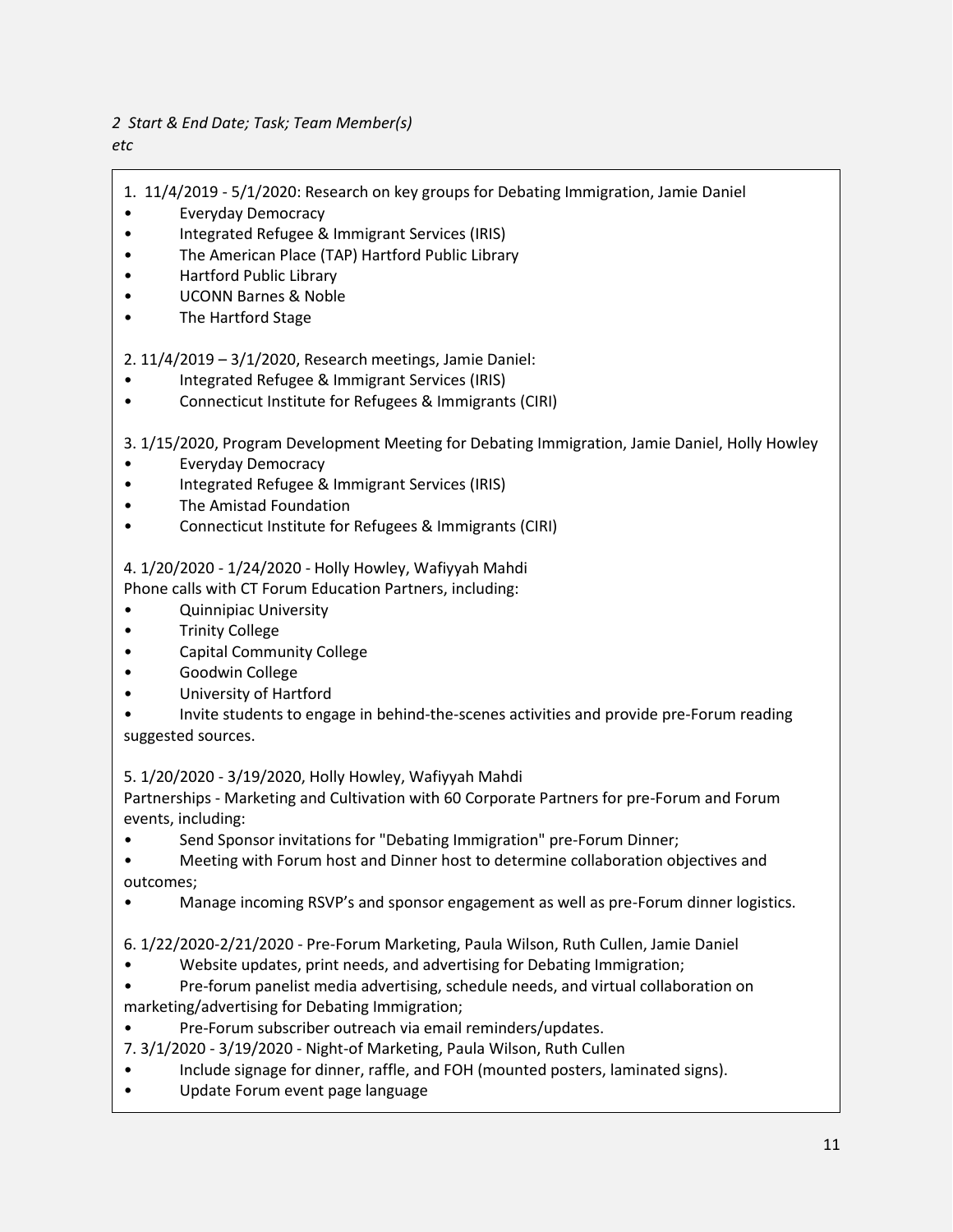- Create digital files and upload to laptops, including:
- Power Points (pre-curtain, intermission, lobbies, hold slide)
- Images for big screen
- Panelist intro videos
- Instruct Photographer on desired planned and candid shots

7. 3/19/2020 – Forum Day Schedule of Events, Doris Sugarman, Holly Howley, Wafiyyah Mahdi, Ruth Cullen, Jamie Daniel, Delia Ayer, Kathleen Grant, Alex Taylor, Paula Wilson

4-6 pm: Front of House and Showcase set-up

5-7 pm: pre-Forum Dinner at the Marriott with panelists, sponsors, donors and Hartford

6:45 pm: Soundcheck opportunity at the Bushnell for guests not attending Dinner

7:15 pm: Forum Host to meet Holly Howley at the front stage door for remarks 7:30 pm: Forum begins!

8:40ish: Intermission (opportunity for audience to submit questions)

9:30 pm: Event concludes

10:00 pm: Post-Forum Survey sent out via e-mail

8. 3/20/2020 – 3/25/2020, Post-Forum Follow-up, Doris Sugarman, Holly Howley, Wafiyyah Mahdi, Ruth Cullen, Jamie Daniel

- Review post-survey results and follow-up with persons who leave questions and e-mails;
- Post social media clips from the night;
- Make Forum video available to Education Partners and others as requested;
- Follow-up with Special Sponsors to discuss their feedback;
- Send pictures to Board, Friends of the Forum and Sponsors;
- Send out Travelers Outreach Program (TOP) Survey;
- Provide panelist feedback to representing agents.

#### **Presenters, Consultants, and Project Team:**

*Please list your project's major participants including presenters, consultants, scholars, staff, etc.; indicate if they will be paid with CTH grant funding; and list their major project responsibilities.*

*Make sure you include ALL participants for whom you are requesting CTH funding in this section.*

*Please attach resumes or bios for all listed in the Project Team in the next question.*

*Please use the following format:*

*Team Member 1 Name Team Member 1 Title Team Member 1 Organization Paid with CTH grant funds Major Responsibilities*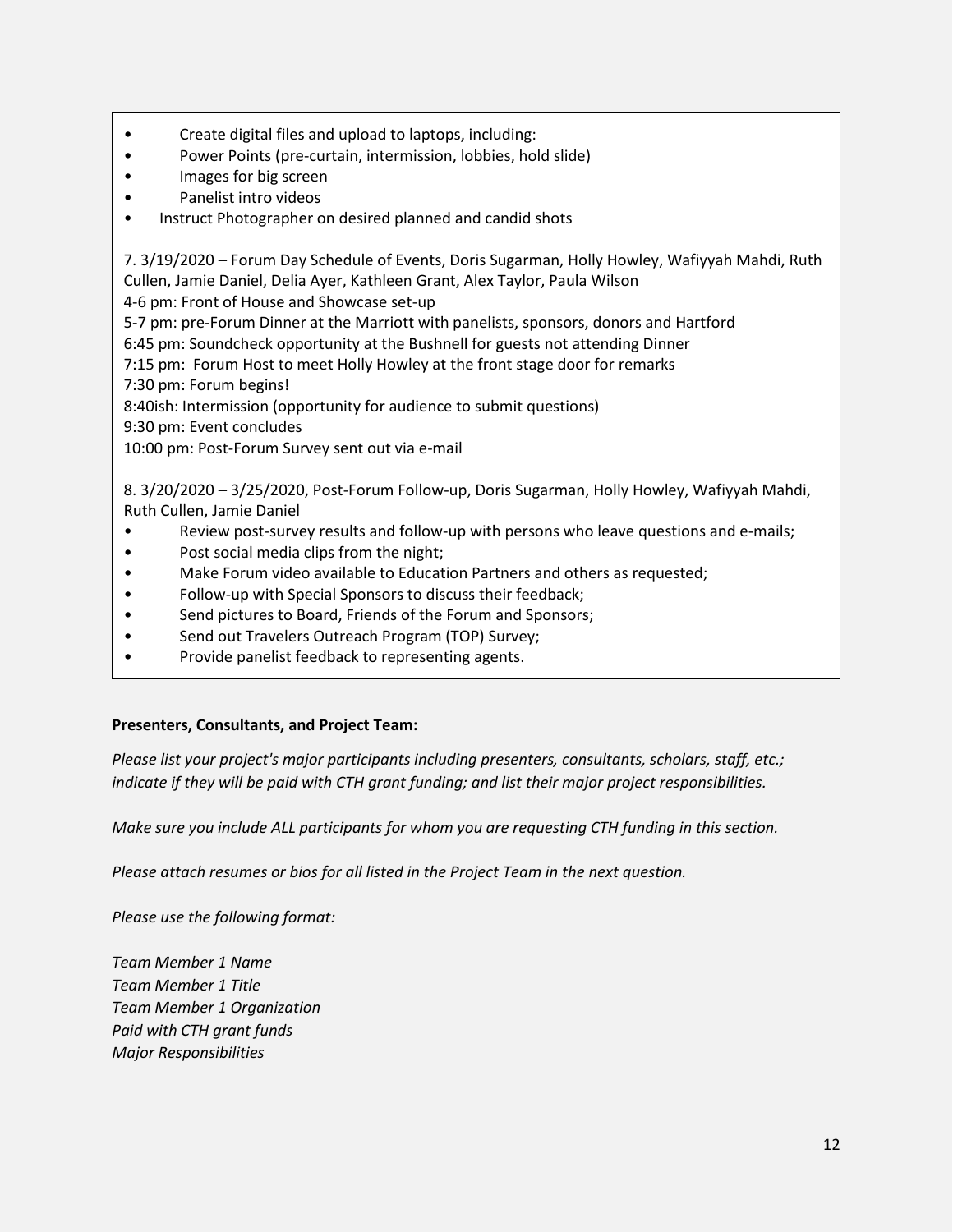Participant #1 Name: Loretta Lynch Title: Panelist Organization: Former Attorney General Loretta Lynch under the Obama Administration Paid with CTH grant funds Major Responsibilities: Panelist for the Debating Immigration Forum. She will lend an exclusive voice to the debate surrounding immigration as the first African-American female Attorney general in the United States and leading progressive voice under the Obama administration. Participant #2 Name: Jeff Sessions Title: Panelist Organization: Former Attorney General Jeff Sessions under the Trump Administration Paid with CTH grant funds Major Responsibilities: Panelist for the Debating Immigration Forum. He will offer a distinctive perspective on the debate surrounding immigration as former Attorney General under the Trump Administration and life-long legislator from the state of Alabama. Participant #3 Name: Jose Antonio Vargas Title: Panelist Organization: Define American Paid with CTH grant funds Major Responsibilities: Panelist for the Debating Immigration Forum. He will present a unique perspective on the debate about immigration as a Pulitzer prize-winning journalist and undocumented immigrant. Participant #4 Name: Evan Osnos Title: Moderator Organization: New Yorker Staff Writer Paid with CTH grant funds Major Responsibilities: Moderator for the Debating Immigration Forum. He will mediate the discussion and present in-depth questions to complicated issues drawing form his background as New Yorker staff writer and National Book Award-winning author. Team Member #1 Name: Doris Sugarman Title: Chief Executive Officer Organization: The Connecticut Forum Not Paid with CTH grant funds

Major Responsibilities:

Financial oversight; Board development; community outreach; programmatic elements; strategic planning; marketing and promotion; organizational leadership; sponsor cultivation and relations.

Team Member #2 Name: Holly Howley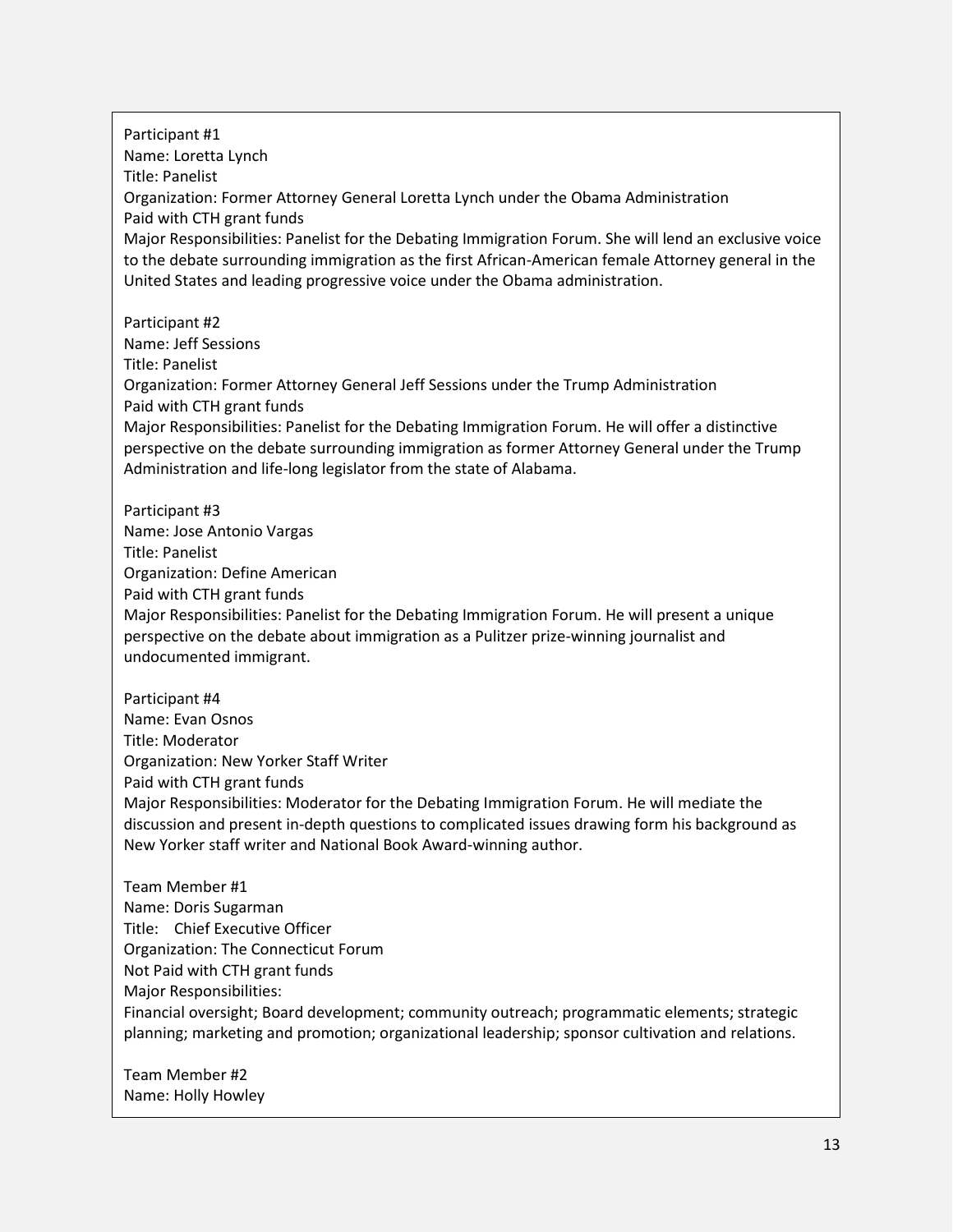Title: Director of Corporate Advancement Organization: The Connecticut Forum Not Paid with CTH grant funds Major Responsibilities: Oversees all aspects of the grant-writing program. Makes timely and accurate responses to donor and corporate sponsor concerns, requests, and gifts. Develops and maintains relationships with major donors and corporate sponsors, foundations, alumni and corporate sponsor activities, and identifies new individual and corporate funding prospects. Team Member #3 Name: Jamie Daniel Title: Director of Programming Organization: The Connecticut Forum Not Paid with CTH grant funds Major Responsibilities: Program planning and production; speaker cultivation and logistics; Forum membership management and relationships; organization advancement; community outreach. Team Member #4 Name: Ruth Cullen Title: Director of Advancement and Communications Organization: The Connecticut Forum Not Paid with CTH grant funds Major Responsibilities: Philanthropy and individual giving; marketing and communications; public and media relations; advertising and social media marketing; video coordination. Team Member #5 Name: Wafiyyah Mahdi Title: Executive Associate Organization: The Connecticut Forum Not Paid with CTH grant funds Major Responsibilities: Coordinate with CEO and Director of Corporate Advancement to prepare all required reports and provide required support. Develop and organize materials for various executive and Board meetings. Prepare meeting agendas, and coordinate with various teams to prepare an efficient calendar for all activities and distribute all minutes of meetings while maintaining all confidential details and providing support to all administrative processes. Team Member #6 Name: Paula Wilson Title: Advancement and Communications Associate Organization: The Connecticut Forum Not Paid with CTH grant funds Major Responsibilities: Supports and assists all organizational advancement and communications efforts of The Connecticut Forum, including marketing, communications, fundraising, database and website management.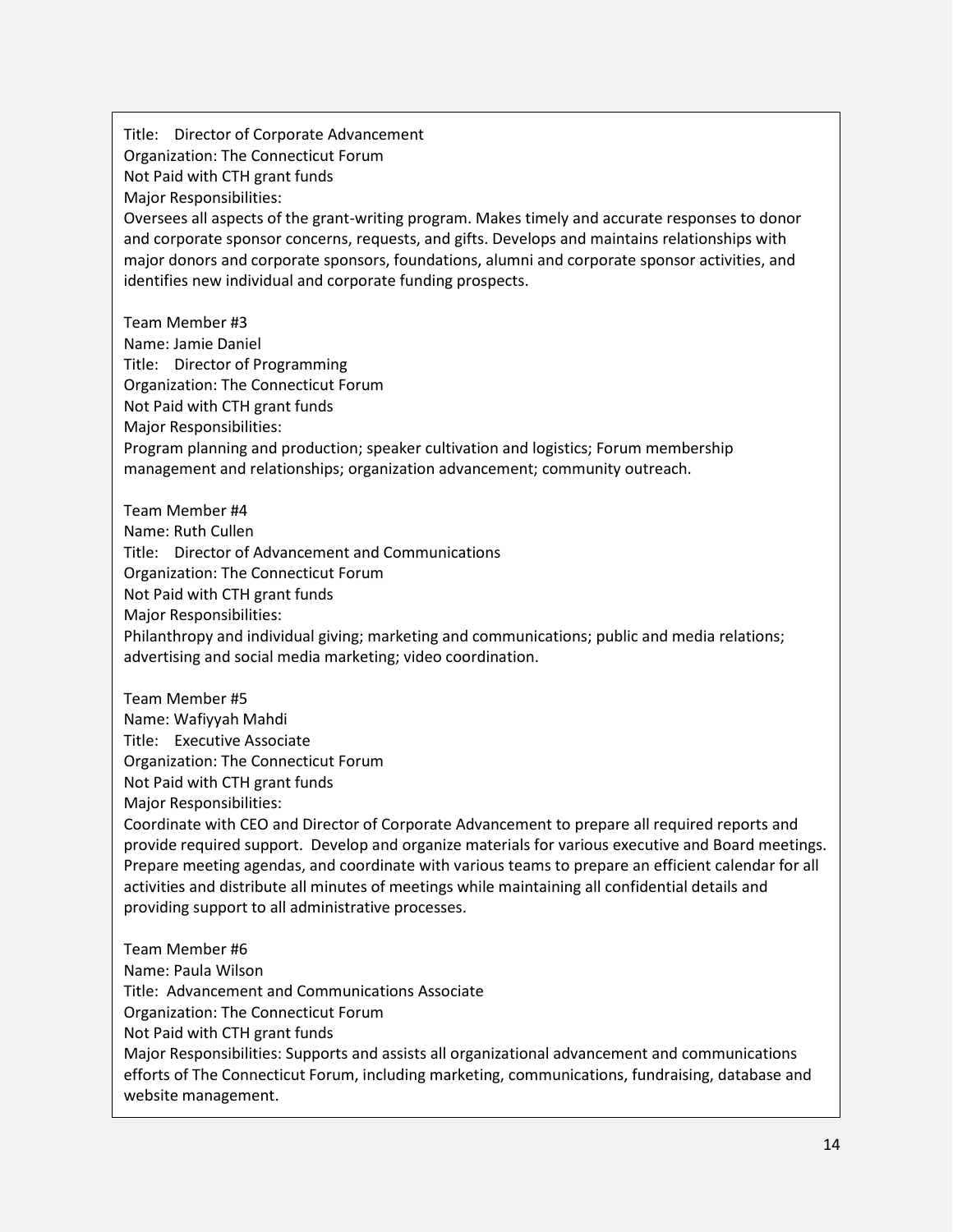#### **Project Team Resumes and Bios:**

*Please attach a CV or resume of up to 3 pages for each person for whom CTH grant funding is being sought that demonstrates appropriate skills and/or scholarship to carry out their role in the project.*

*Short (one- or two-paragraph) bios of vital team members NOT paid through CTH funds may also be included.*

*Note: Only 1 attachment can be uploaded in this space. If you have multiple resumes to share, please combine into 1 document before uploading.*

#### **[NOTE: Sample Model Grants do not share this upload]**

#### **Collaborative Projects:**

*If the project is a collaborative effort, managed with other organizations, please include letters from those partners describing their respective roles in the project.*

**[See the appendix for this optional upload]**

**Budget: [See the appendix for this upload]**

#### **Budget Notes and Justification:**

Media Vision utilizes IMAG to project the Forum program on a big screen for the audience. They have a director that controls three cameras to produce a high quality video for people in the theater. In addition to the Forum night, the videos are used for educational and archive purposes.

The Bushnell stagehands build the stage set for the Forum evening. They put together The Connecticut Forum's branded stage, lighting, sound design, and any other special requirements. They also work throughout the show and trouble shoot any issues.

#### **Project Revenue Plan for External Cash Match**

*Please provide information about your plans to secure the required percentage of matching funds from external sources prior to the end of the requested grant period.*

#### **List of Expected Grants/Grantors:**

*Please provide information about your project's grants/ grantors to be used as external cash match.*

*Please use the following format:*

*Grant/Name of Grantor Requested Grant Amount Anticipated Award Date Confirmed Amount*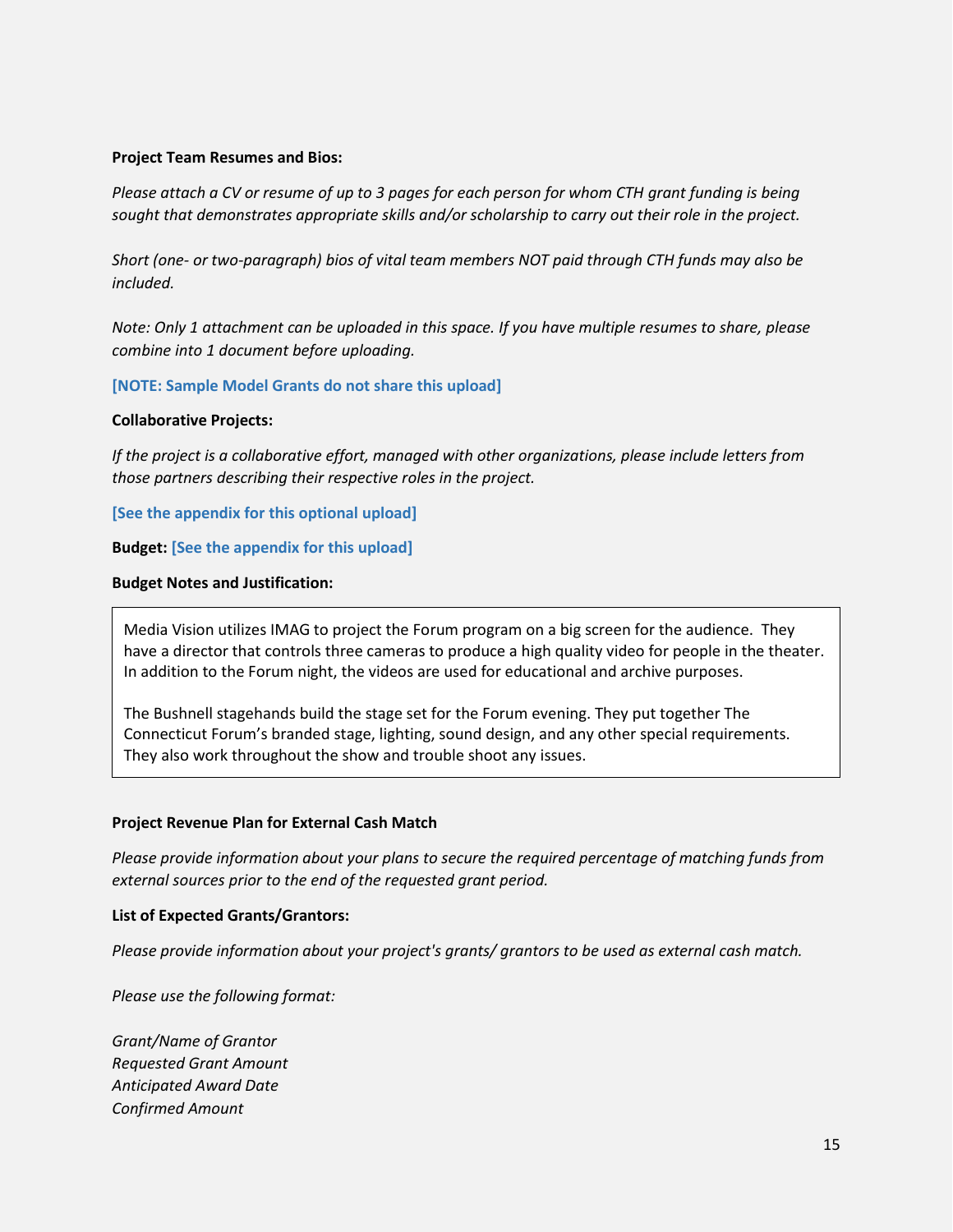| Barnes Group Inc.<br>\$6,500<br>6/30/19<br>\$6,500*                                                               |
|-------------------------------------------------------------------------------------------------------------------|
| CT Wealth Management<br>\$12,000<br>6/30/19<br>\$12,000*                                                          |
| <b>Harvard Pilgrim</b><br>\$12,000<br>6/30/19<br>\$12,000*                                                        |
| <b>ESPN</b><br>\$20,000<br>6/30/19<br>\$20,000*                                                                   |
| <b>Lincoln Financial Foundation</b><br>\$30,000<br>6/30/19<br>\$30,000*                                           |
| The Hartford<br>\$35,000<br>6/30/19<br>\$35,000*                                                                  |
| <b>Travelers</b><br>\$105,000<br>6/30/19<br>\$105,000*                                                            |
| <b>UTC</b><br>\$35,000<br>6/30/19<br>\$35,000*                                                                    |
| Voya<br>\$15,000<br>6/30/19<br>\$15,000*                                                                          |
| *We will allocate one fourth of the sponsorship funds to the underwriting of the "Debating<br>Immigration" Forum. |

 $\mathsf{r}$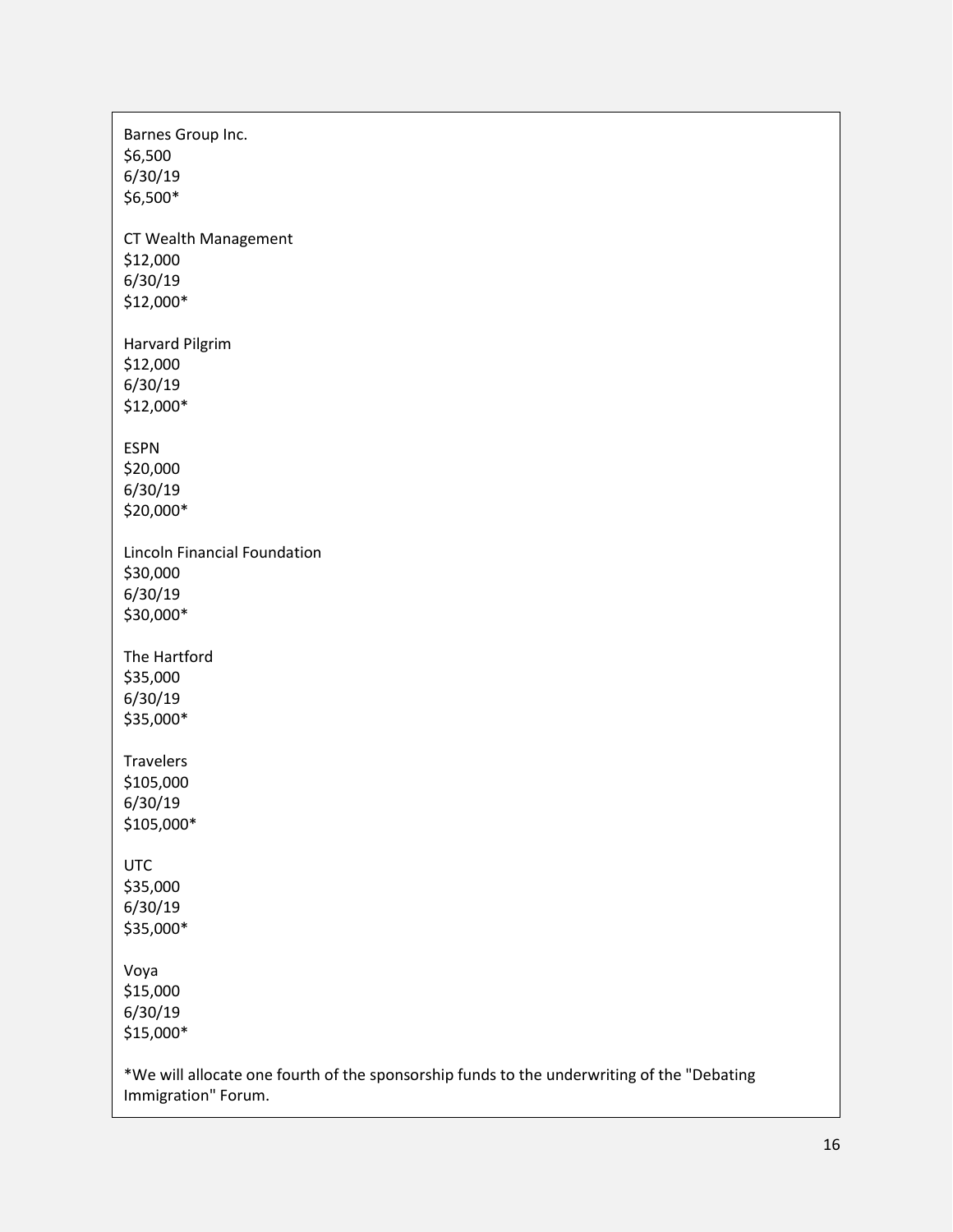#### **Contingency Plan for Grants:**

*If you do not receive grants for which you have applied, how will you generate the required percentage of external cash match?*

All grants listed above have been secured and The Connecticut From has received payment from the sponsors.

#### **Total Individual Donations:**

*Please list the total amount of individual donations\* expected to be used as external cash match for your project.*

*\*Certification that individual donations are directed to a CTH-funded project is required at the end of the grant period.*

```
$0
```
**In addition to the attachments required in previous sections, Implementation grants require certain, additional attachments based on project type.**

#### **1. Exhibitions and Site Interpretation**

*Exhibitions and site interpretation are the physical presentation of humanities content and are typically installed on a permanent or temporary basis at museums and other public sites.*

*Exhibitions and site interpretation grants require all of the following:*

- *A list or illustrations of key objects or images*
- *Sample text for introductory panel, main section panels, and object labels*
- *A rendering of the exhibition's floor plan and sample elevations*
- *A brief narrative "walk-through" of the exhibition or site that describes the visitor experience*
- *Specific examples of "take-away messages" or learning objectives and how you will convey them through the exhibition*
- *Admission and other fees*

#### *Exhibition Attachments Quick Check List*

*If you are requesting funding for an exhibition, have you included:*

- *List of objects/images*
- *Sample text copy*
- *Floor plan*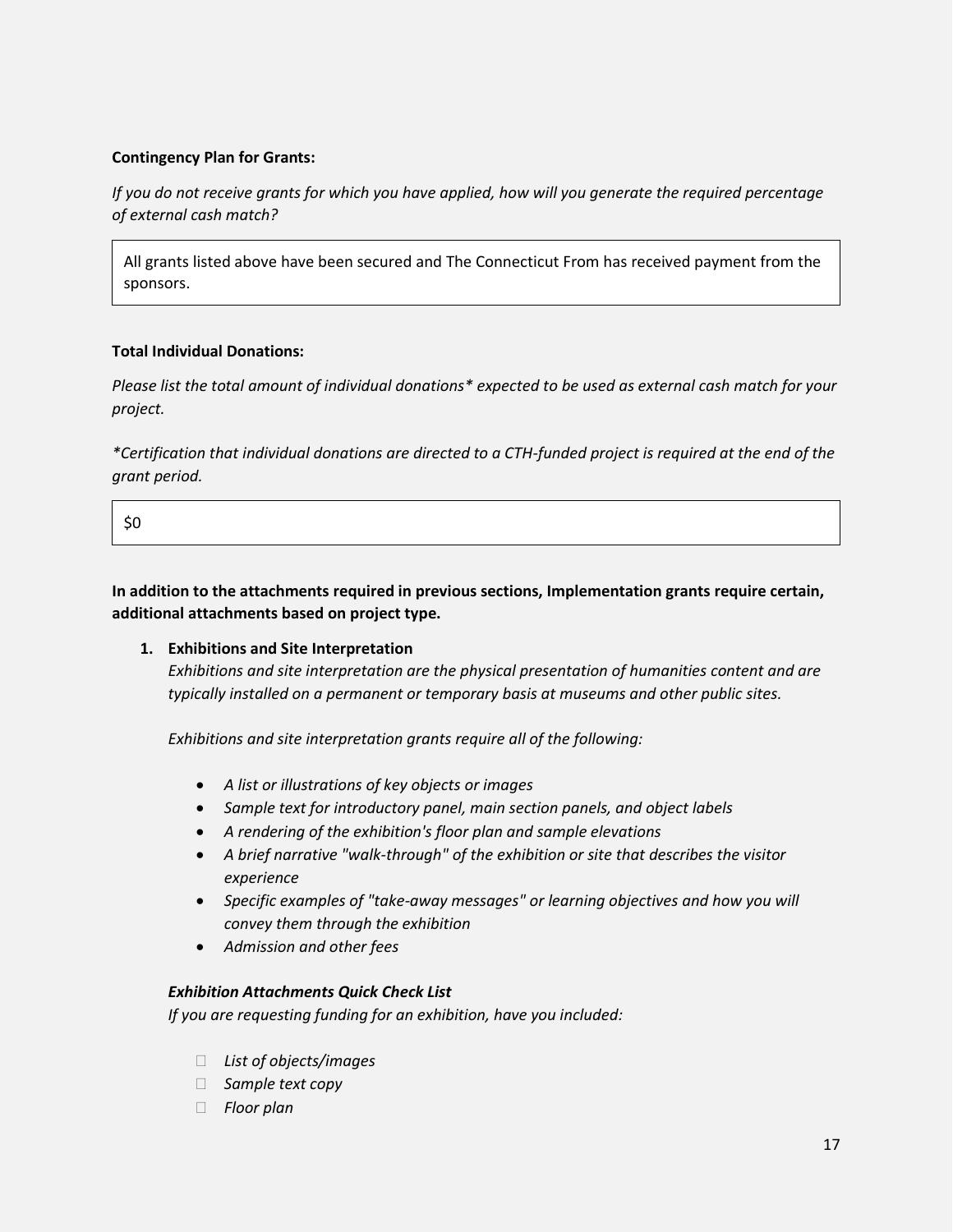- *Sample elevations*
- *Narrative walk-through*
- *Take-away messages/learning objectives*
- *Admission and fees*

#### **2. Presentation Programs**

*Public presentations include lectures, performances, festivals, and guided discussions that engage audiences in interpreting and examining issues and themes.*

*Include a summary (maximum two pages) that provides a concise description of the proposed program, including:*

- *Title, theme(s), and format of public program(s)*
- *Dates and times of program(s)*
- *Location and audience capacity of the venue(s)*
- *Admission and other fees*
- *Name of speakers, educators, or presenters*
- *If presentation is part of a larger program, include a schedule of events for the date(s)*

*For film and theater presentations, also include up to two pages that include:*

- *A synopsis of the plot or story line*
- *Specific examples of "take-away messages" or learning objectives*

#### **3. Interpretive Digital Media Projects**

*Connecticut Humanities invites digital media projects including websites, creation & dissemination of audio and visual material, mobile applications, Geographic Information System applications, & data visualization projects.*

*Projects must be well grounded in scholarship and illuminate ideas and insights central to the humanities. Please provide these attachments for all digital projects:*

- *Statement of technologies to be used and justification for selection*
- *Justification for choosing any proprietary technologies over open-source options*
- *Description of standards (digitization, metadata, public accessibility, privacy) that will be employed*
- *Access or other fees for the public to use the site or app*
- *Explanation of how you will obtain permissions for intellectual property you do not own*
- *For website and mobile app projects: sample text, screen shots and site map or structural description for the website*
- *For other media projects: sample text & audio/visual components*

#### **4. Documentary Films**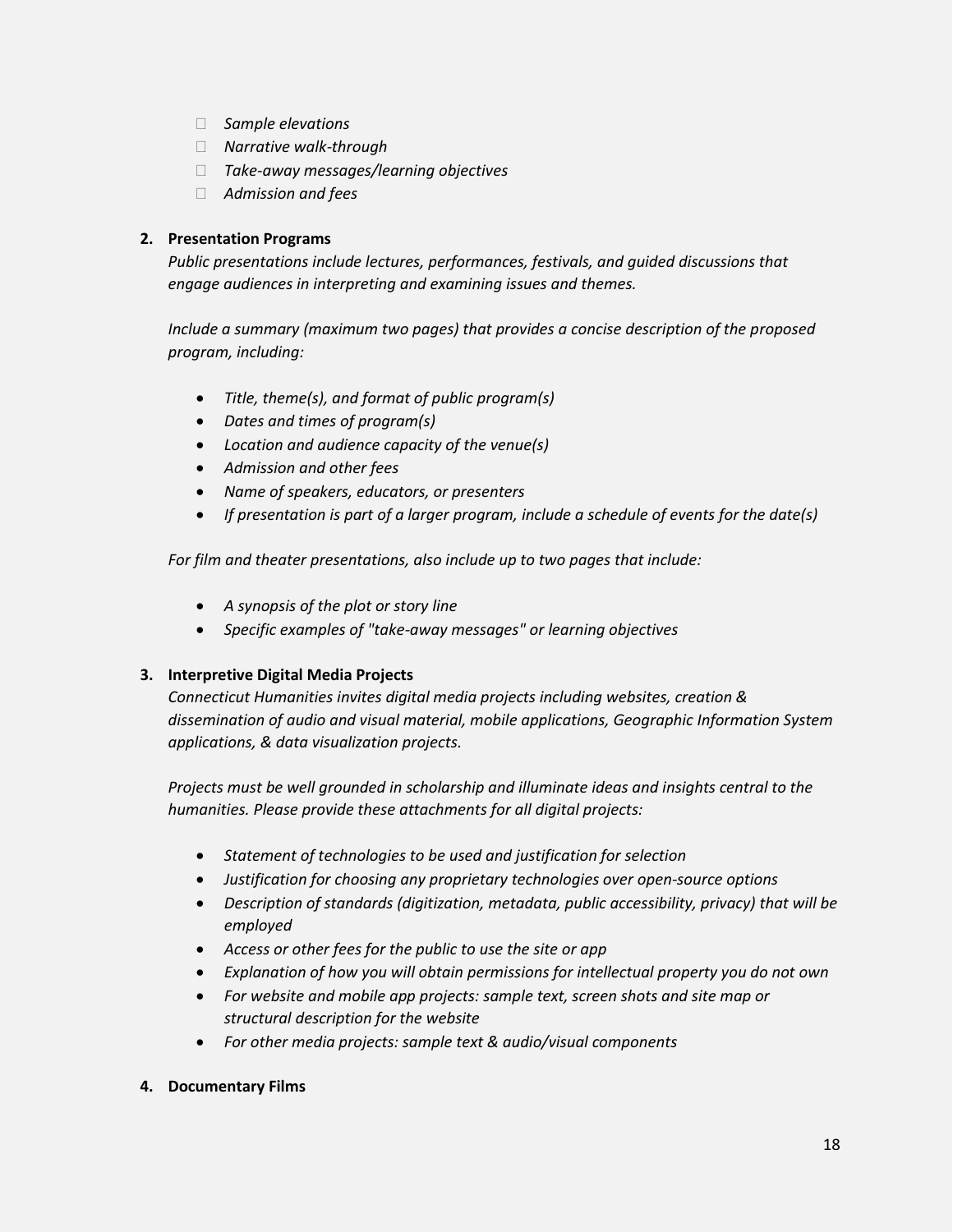*Documentary film grants strengthen the humanities content of documentary media productions and help propel projects to completion.*

*Projects must be:*

- *in the production stage*
- *have a work in-progress to submit*
- *actively involve at least two Humanities subject area experts to help advise on, frame, & contextualize subject matter throughout the production process*
- *have a previously completed work sample to submit.*

*Documentary film grants require:*

- *A brief treatment detailing the creative style, narrative structure, imagery or audio content, animation, & interactive elements, as applicable, of your project. (2 pp. max)*
- *Access to the work-in-progress sample for which you seek funding. (Suggested length: 10 minutes.)*
- *Access to a prior work sample in its entirety.*
- *Explanation of the prior work submitted & brief outline of role(s) your project team members played in its creation. Provide any necessary background information or context for the work-in-progress. (2 pp. max)*

#### **File Upload:**

*Please attach one (1) document containing all of the materials required as outlined above, based on the project type(s) for which you are requesting funding, to help us evaluate the quality and humanities content of your project.*

*Note: Only 1 attachment can be uploaded in this space. If you have multiple documents to share, please combine into 1 file before uploading.*

**[See the appendix for this upload]**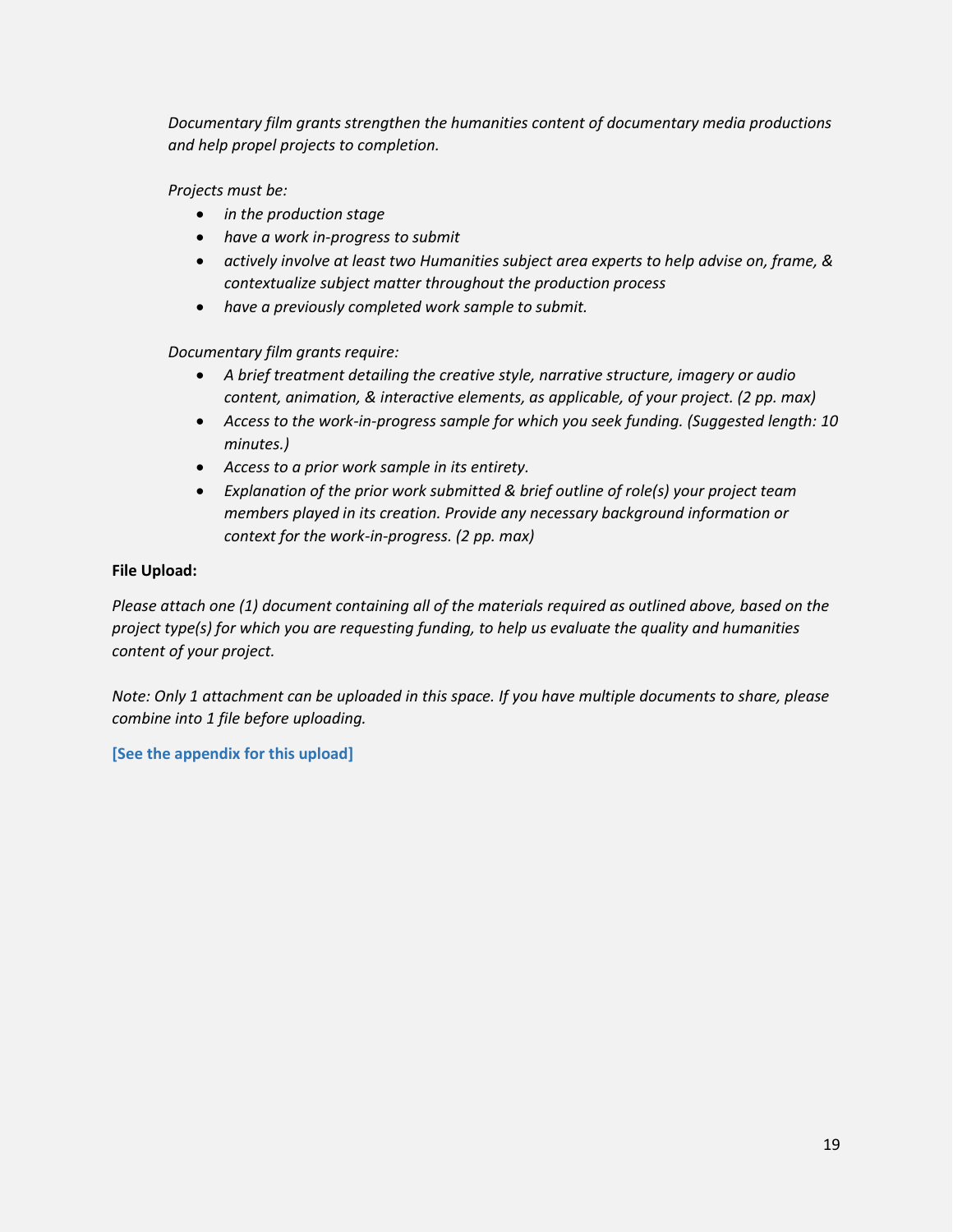## Appendix

While Project Team Resumes and Bios are required for this application, this upload is not included with this sample model grant application.

This sample model grant includes the following documents:

- 1. Sample Evaluation Materials
- 2. Budget
- 3. Required File Upload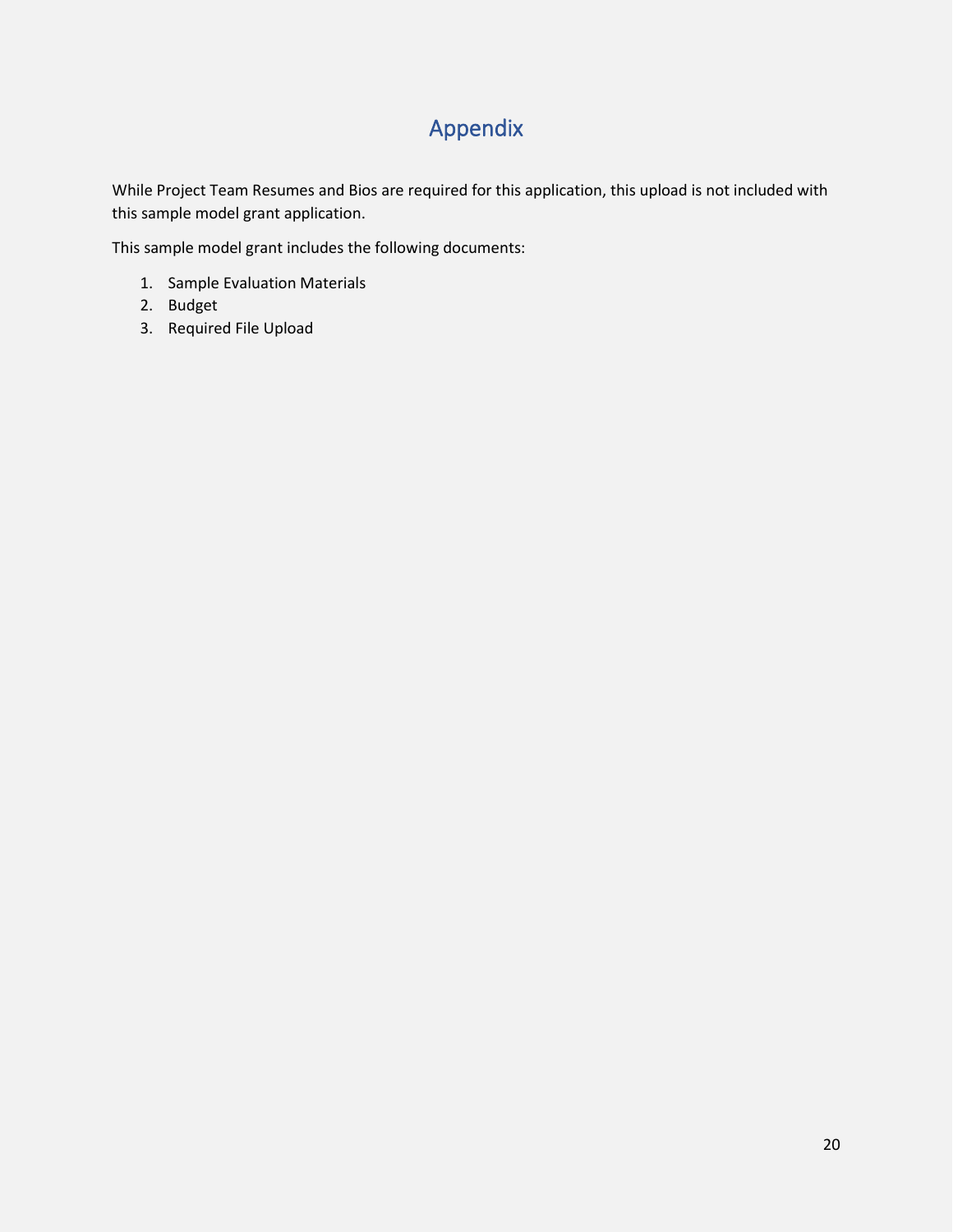| Post-Forum Survey for DEBATING IMMIGRATION                                                                                                                                   |
|------------------------------------------------------------------------------------------------------------------------------------------------------------------------------|
| Please take a moment to tell us what you thought!                                                                                                                            |
| 1. How would you rate the overall Forum, DEBATING IMMIGRATION?<br>Great!                                                                                                     |
| Good<br>Average                                                                                                                                                              |
| Poor                                                                                                                                                                         |
| Tell us more.                                                                                                                                                                |
|                                                                                                                                                                              |
| 2. How likely are you to discuss ideas and perspectives related to the<br>DEBATING IMMIGRATION Forum in future days and weeks?<br>Very Likely<br>Somewhat Likely<br>Unlikely |
| Comments                                                                                                                                                                     |
| 3. How would you rate your knowledge of the debate over immigration and immigration policy before you<br>attended the Connecticut Forum?                                     |
| A great deal                                                                                                                                                                 |
| A lot                                                                                                                                                                        |
| A moderate amount                                                                                                                                                            |
| A little                                                                                                                                                                     |
| None at all                                                                                                                                                                  |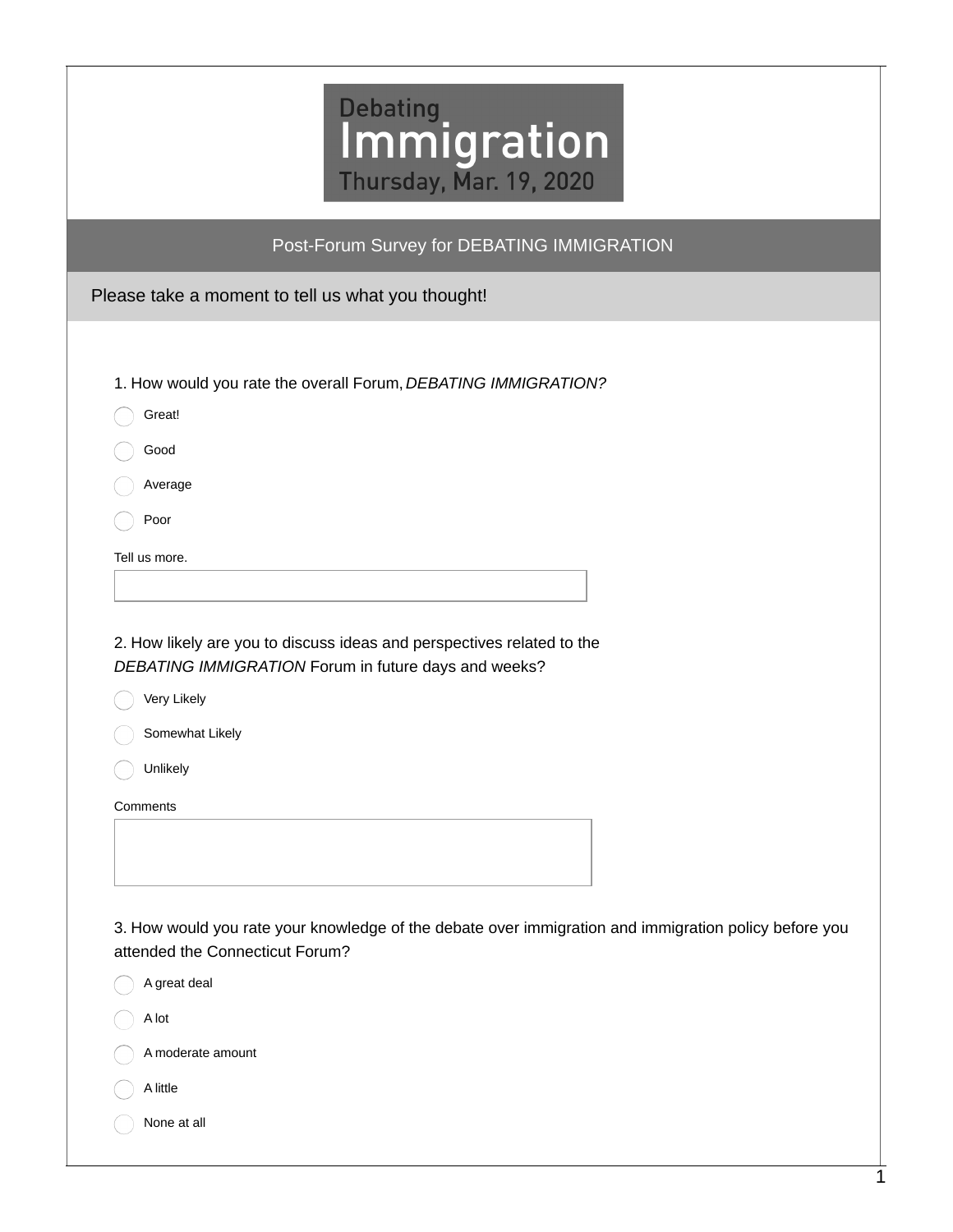| 4. Do you feel empowered to discuss the topic of immigration with greater depth than you did before<br>the DEBATING IMMIGRATION Forum? |  |
|----------------------------------------------------------------------------------------------------------------------------------------|--|
| A great deal                                                                                                                           |  |
| A lot                                                                                                                                  |  |
| A moderate amount                                                                                                                      |  |
| A little                                                                                                                               |  |
| None at all                                                                                                                            |  |
|                                                                                                                                        |  |

5. Any additional thoughts you would like to share about The Connecticut Forum and your experience?

6. Please share any topics or panelists you would like to see at an upcoming Forum.

7. If you would like us to follow up with you on information shared in this survey, please include your email address here.

# **THANK YOU!**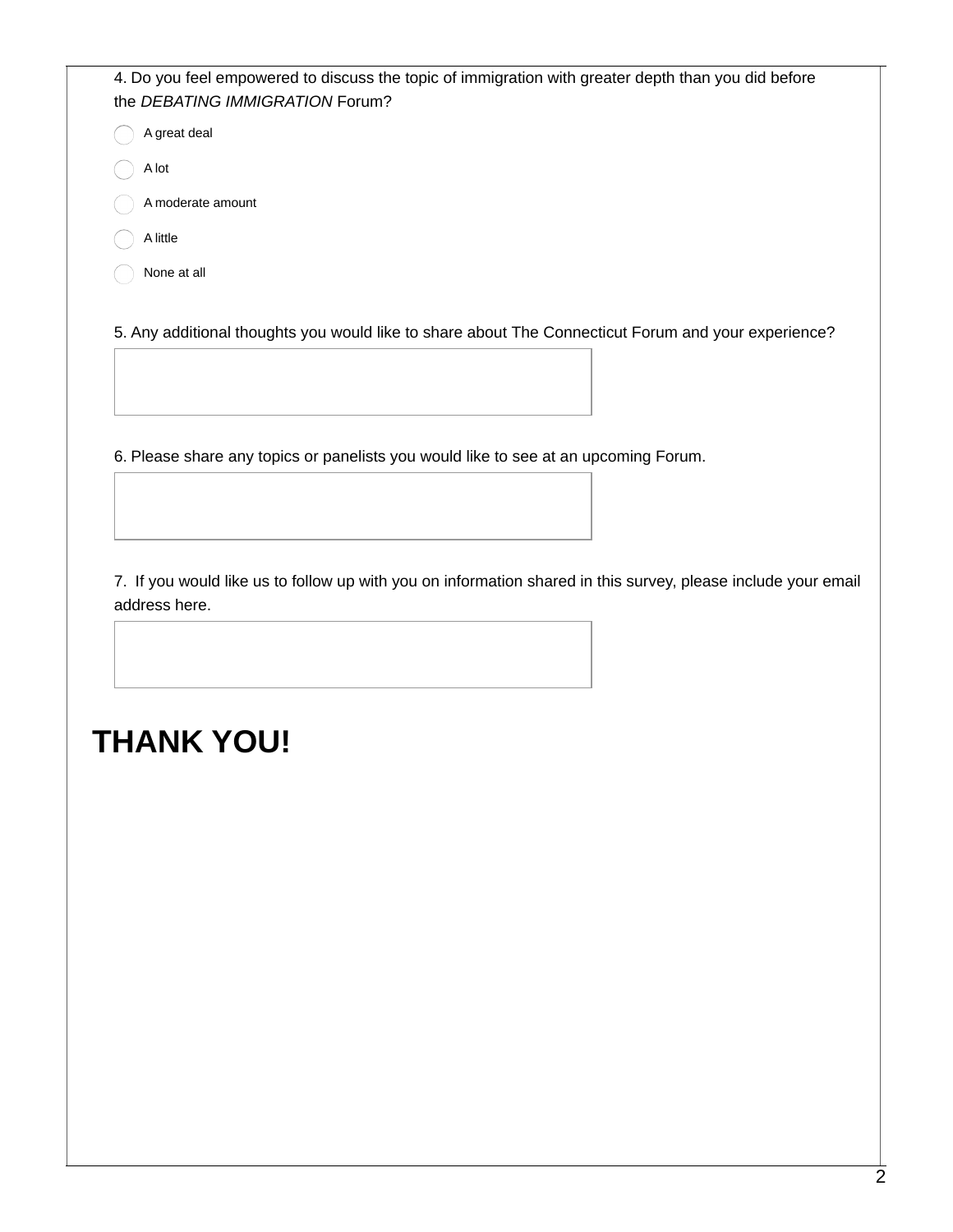SALARIES & WAGES: Total amount of Salaries & Wages requested in CTHF Funds may not exceed 25% of the total grant request. Note: Quick Grants cannot fund Salaries & Wages, but it can be used as Matching Funds (Applicant Cash Contributions). There is no cap on Salaries & Wages used as Applicant Cash Contributions.

|    | Item Detail      |             |       |          | CTHF Funds Requested and Matching Funds (Source of Funds) |                                   |                                    |                          |          |
|----|------------------|-------------|-------|----------|-----------------------------------------------------------|-----------------------------------|------------------------------------|--------------------------|----------|
|    | Name/Position    | Rate        | #     | Total    | <b>CTHF Funds</b>                                         | External<br>Cash<br>Contributions | Applicant<br>Cash<br>Contributions | In-Kind<br>Contributions | Total    |
|    | 1 Doris Sugarman | \$15,321.00 |       | \$15,321 |                                                           | \$7,660.00                        | \$7,661.00                         |                          | \$15,321 |
|    | 2 Jamie Daniel   | \$18,202.00 |       | \$18,202 |                                                           | \$9,101.00                        | \$9,101.00                         |                          | \$18,202 |
|    | 3 Ruth Cullen    | \$15,321.00 |       | \$15,321 |                                                           | \$7,660.00                        | \$7,661.00                         |                          | \$15,321 |
|    | 4 Holly Howley   | \$3,094.00  |       | \$3,094  |                                                           | \$1,547.00                        | \$1,547.00                         |                          | \$3,094  |
|    | 5 Paula Wilson   | \$6,382.00  |       | \$6,382  |                                                           | \$3,191.00                        | \$3,191.00                         |                          | \$6,382  |
| 6  |                  |             |       | \$0      |                                                           |                                   |                                    |                          | \$0      |
|    |                  |             |       | $\$0$    |                                                           |                                   |                                    |                          | $\$0$    |
| 8  |                  |             |       | $\$0$    |                                                           |                                   |                                    |                          | $$0$$    |
| 9  |                  |             |       | \$0      |                                                           |                                   |                                    |                          | $\$0$    |
| 10 |                  |             |       | $\$0$    |                                                           |                                   |                                    |                          | $\$0$    |
| 11 |                  |             |       | \$0      |                                                           |                                   |                                    |                          | $\$0$    |
| 12 |                  |             |       | $$0$$    |                                                           |                                   |                                    |                          | $\$0$    |
| 13 |                  |             |       | $$0$$    |                                                           |                                   |                                    |                          | $\$0$    |
| 14 |                  |             |       | $\$0$    |                                                           |                                   |                                    |                          | $\$0$    |
| 15 |                  |             |       | $$0$$    |                                                           |                                   |                                    |                          | $\$0$    |
|    |                  |             | Total | \$58,320 | \$0                                                       | \$29,159                          | \$29,161                           | \$0                      | \$58,320 |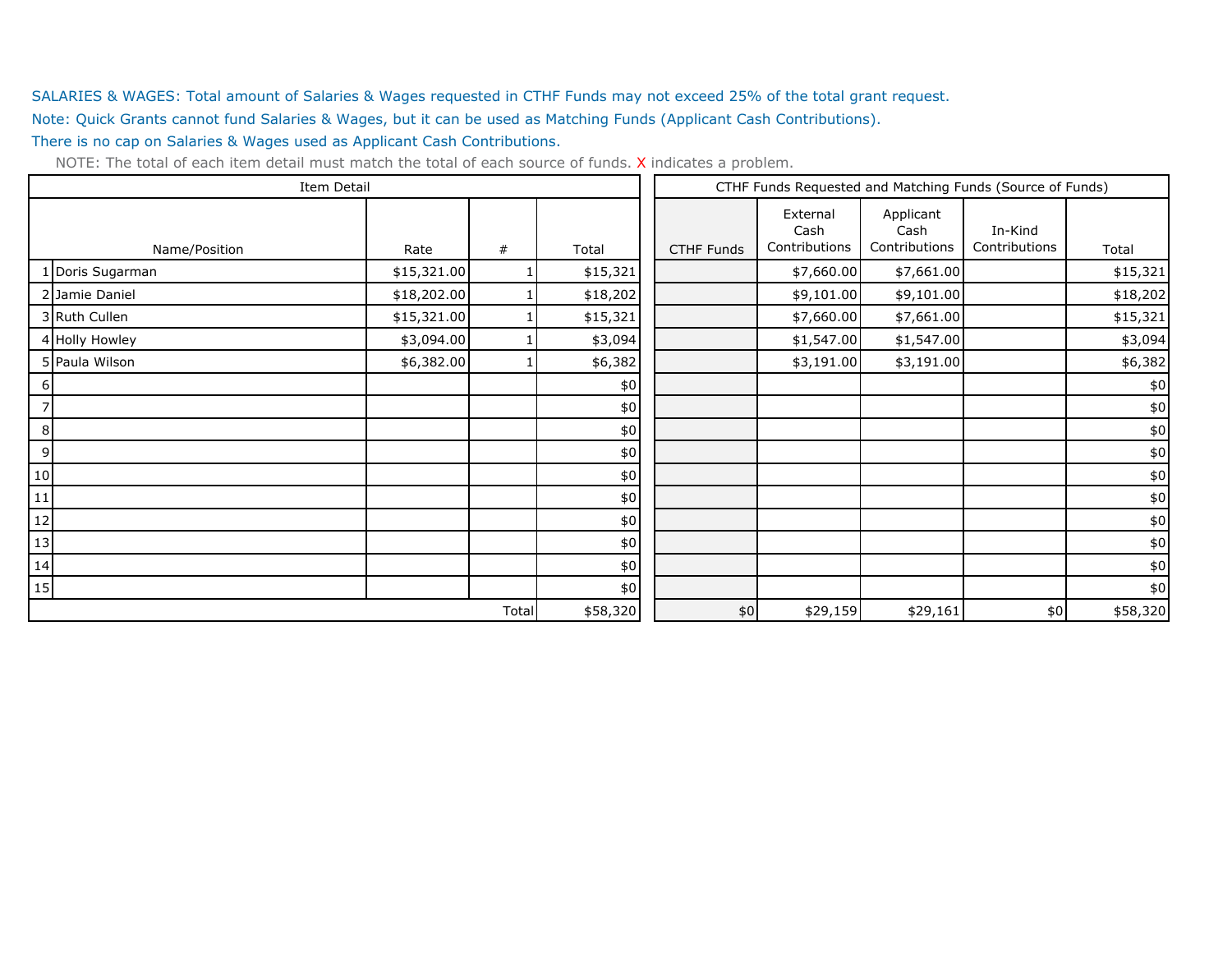#### HONORARIA & CONSULTING

| Item Detail                     |             |       |          |                   | CTHF Funds Requested and Matching Funds (Source of Funds) |                                    |                          |          |  |
|---------------------------------|-------------|-------|----------|-------------------|-----------------------------------------------------------|------------------------------------|--------------------------|----------|--|
| Name/Position                   | Rate        | #     | Total    | <b>CTHF Funds</b> | External<br>Cash<br>Contributions                         | Applicant<br>Cash<br>Contributions | In-Kind<br>Contributions | Total    |  |
| 1 Jeff Sessions - Speaker       | \$30,000.00 |       | \$30,000 | \$10,000.00       | \$10,000.00                                               | \$10,000.00                        |                          | \$30,000 |  |
| 2 Loretta Lynch - Speaker       | \$32,000.00 |       | \$32,000 | \$10,000.00       | \$11,000.00                                               | \$11,000.00                        |                          | \$32,000 |  |
| 3 Jose Antonio Vargas - Speaker | \$20,000.00 |       | \$20,000 | \$7,500.00        | \$6,250.00                                                | \$6,250.00                         |                          | \$20,000 |  |
| 4 Evan Osnos - Moderator        | \$10,000.00 |       | \$10,000 | \$2,500.00        | \$3,750.00                                                | \$3,750.00                         |                          | \$10,000 |  |
|                                 |             |       | $$0$$    |                   |                                                           |                                    |                          | $$0$$    |  |
| 6                               |             |       | $$0$$    |                   |                                                           |                                    |                          | $$0$$    |  |
| 7                               |             |       | $$0$$    |                   |                                                           |                                    |                          | $$0\,$   |  |
| 8                               |             |       | $\$0$    |                   |                                                           |                                    |                          | $\$0$    |  |
| 9                               |             |       | $$0$$    |                   |                                                           |                                    |                          | $\$0$    |  |
| 10                              |             |       | $$0$$    |                   |                                                           |                                    |                          | $$0\,$   |  |
| $11\,$                          |             |       | $$0$$    |                   |                                                           |                                    |                          | $$0$$    |  |
| 12                              |             |       | $$0$$    |                   |                                                           |                                    |                          | $\$0$    |  |
| 13                              |             |       | $$0$$    |                   |                                                           |                                    |                          | $\$0$    |  |
| 14                              |             |       | $$0$$    |                   |                                                           |                                    |                          | $\$0$    |  |
| 15                              |             |       | $$0$$    |                   |                                                           |                                    |                          | $$0$$    |  |
|                                 |             | Total | \$92,000 | \$30,000          | \$31,000                                                  | \$31,000                           | \$0                      | \$92,000 |  |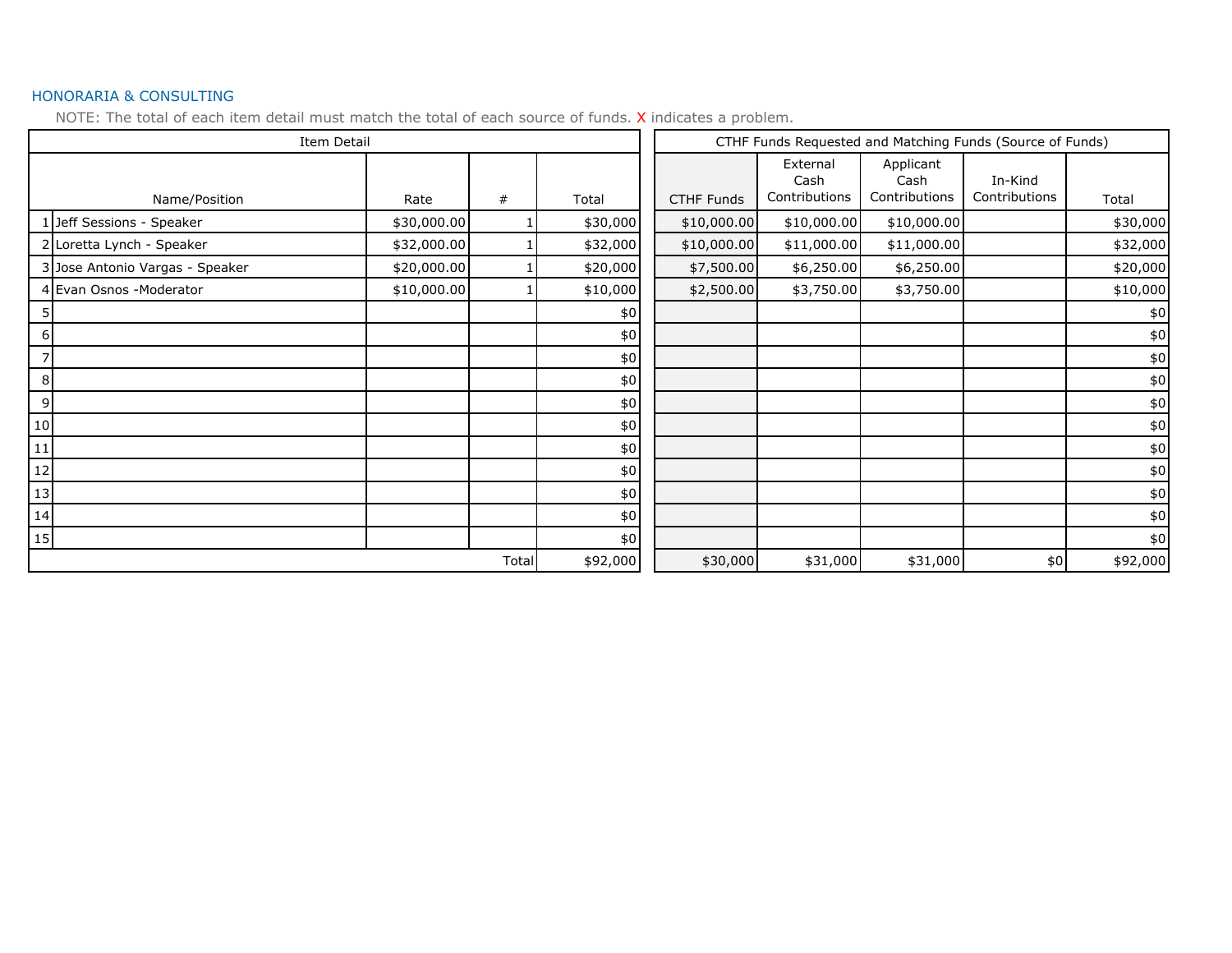#### TECHNICAL DESIGN SERVICES

|    |                               | Item Detail |   |         |                   |                                   |                                    | CTHF Funds Requested and Matching Funds (Source of Funds) |          |  |  |  |
|----|-------------------------------|-------------|---|---------|-------------------|-----------------------------------|------------------------------------|-----------------------------------------------------------|----------|--|--|--|
|    | Name/Position                 | Rate        | # | Total   | <b>CTHF Funds</b> | External<br>Cash<br>Contributions | Applicant<br>Cash<br>Contributions | In-Kind<br>Contributions                                  | Total    |  |  |  |
|    | 1 Media Vision- Production    | \$4,500.00  |   | \$4,500 | \$2,000.00        | \$1,250.00                        | \$1,250.00                         |                                                           | \$4,500  |  |  |  |
|    | 2 Rider Production - Producer | \$2,600.00  |   | \$2,600 |                   | \$1,300.00                        | \$1,300.00                         |                                                           | \$2,600  |  |  |  |
|    | 3 Rabbit Ears - Video         | \$750.00    |   | \$750   |                   | \$375.00                          | \$375.00                           |                                                           | \$750    |  |  |  |
|    | 4 Nick Caito - Photographer   | \$400.00    |   | \$400   |                   | \$200.00                          | \$200.00                           |                                                           | \$400    |  |  |  |
|    | 5 HB Live - Production        | \$3,800.00  |   | \$3,800 |                   | \$1,900.00                        | \$1,900.00                         |                                                           | \$3,800  |  |  |  |
| h  |                               |             |   | \$0     |                   |                                   |                                    |                                                           | \$0      |  |  |  |
|    |                               |             |   | \$0     |                   |                                   |                                    |                                                           | \$0      |  |  |  |
| 8  |                               |             |   | \$0     |                   |                                   |                                    |                                                           | \$0      |  |  |  |
| 9  |                               |             |   | \$0     |                   |                                   |                                    |                                                           | \$0      |  |  |  |
| 10 |                               |             |   | $$0$$   |                   |                                   |                                    |                                                           | \$0      |  |  |  |
|    | Total                         |             |   |         | \$2,000           | \$5,025                           | \$5,025                            | \$0                                                       | \$12,050 |  |  |  |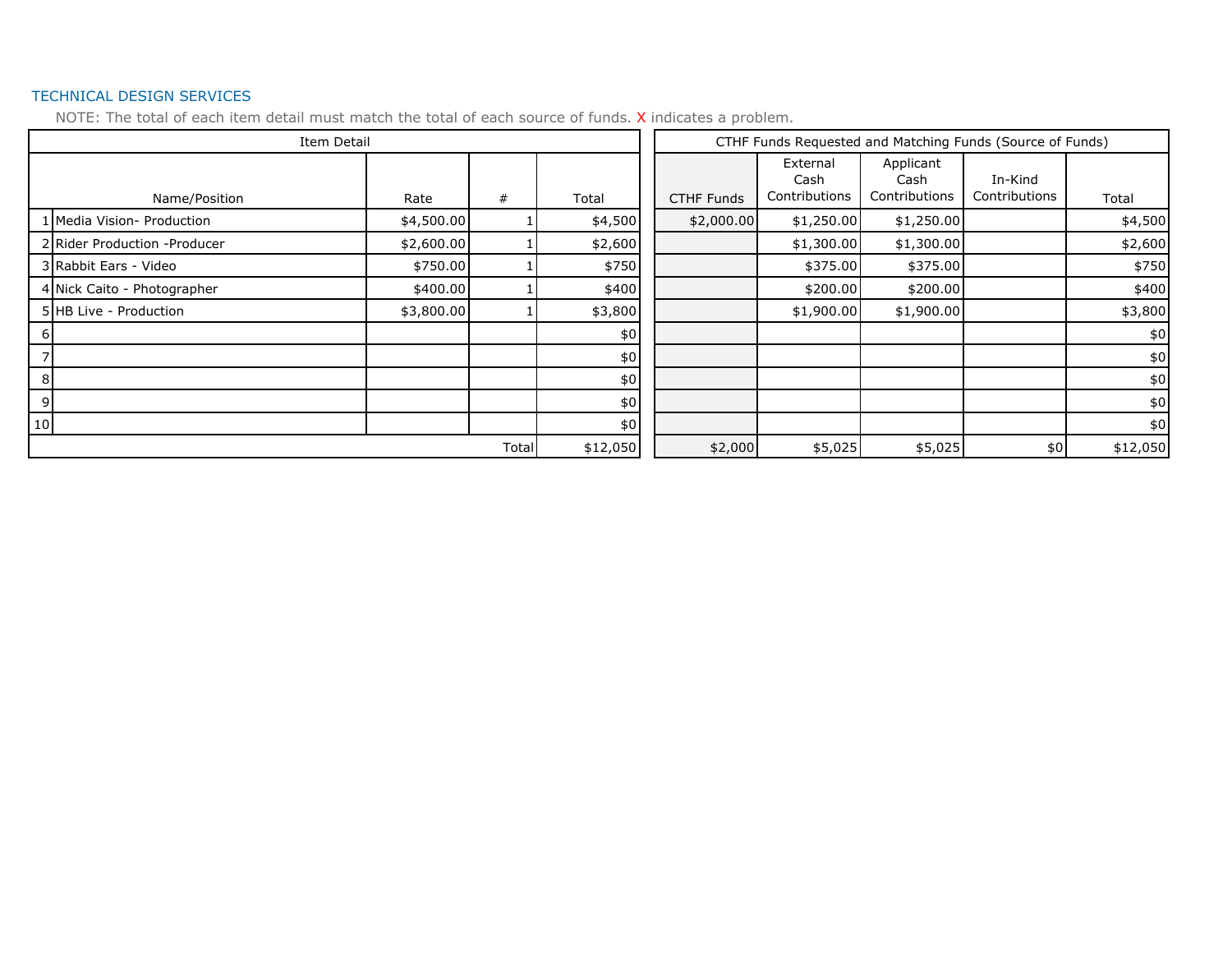#### TRAVEL: CTH may cover mileage up to .545 per mile. Enter rate and number of miles below.

Total travel expenses may not exceed 20% of total grant request.

| Item Detail                           |            |       |         | CTHF Funds Requested and Matching Funds (Source of Funds) |                                   |                                    |                          |         |
|---------------------------------------|------------|-------|---------|-----------------------------------------------------------|-----------------------------------|------------------------------------|--------------------------|---------|
|                                       |            |       |         |                                                           | External<br>Cash<br>Contributions | Applicant<br>Cash<br>Contributions | In-Kind<br>Contributions |         |
| Name/Position                         | Rate       | #     | Total   | <b>CTHF Funds</b>                                         |                                   |                                    |                          | Total   |
| 1 Jeff Sessions - from Alabama        | \$1,000.00 |       | \$1,000 |                                                           | \$1,000.00                        |                                    |                          | \$1,000 |
| 2 Loretta Lynch - flight              | \$1,000.00 |       | \$1,000 |                                                           | \$1,000.00                        |                                    |                          | \$1,000 |
| 3 Jose Antonio Vargas - Travel buyout | \$1,500.00 |       | \$1,500 |                                                           | \$1,500.00                        |                                    |                          | \$1,500 |
| 4 Evan Osnos - from D.C.              | \$500.00   |       | \$500   |                                                           | \$500.00                          |                                    |                          | \$500   |
|                                       |            |       | \$0     |                                                           |                                   |                                    |                          | \$0     |
| 6 I                                   |            |       | $$0\,$  |                                                           |                                   |                                    |                          | \$0     |
| 7                                     |            |       | $\$0$   |                                                           |                                   |                                    |                          | \$0     |
| 8                                     |            |       | \$0     |                                                           |                                   |                                    |                          | $$0$$   |
| 9                                     |            |       | \$0     |                                                           |                                   |                                    |                          | $$0\,$  |
| 10                                    |            |       | $$0\,$  |                                                           |                                   |                                    |                          | $$0$$   |
| 11                                    |            |       | $$0$$   |                                                           |                                   |                                    |                          | \$0     |
| 12                                    |            |       | $$0\,$  |                                                           |                                   |                                    |                          | \$0     |
| 13                                    |            |       | $$0$$   |                                                           |                                   |                                    |                          | $$0\,$  |
| 14                                    |            |       | \$0     |                                                           |                                   |                                    |                          | $$0\,$  |
| 15                                    |            |       | $$0$$   |                                                           |                                   |                                    |                          | \$0     |
|                                       |            | Total | \$4,000 | \$0                                                       | \$4,000                           | \$0                                | \$0                      | \$4,000 |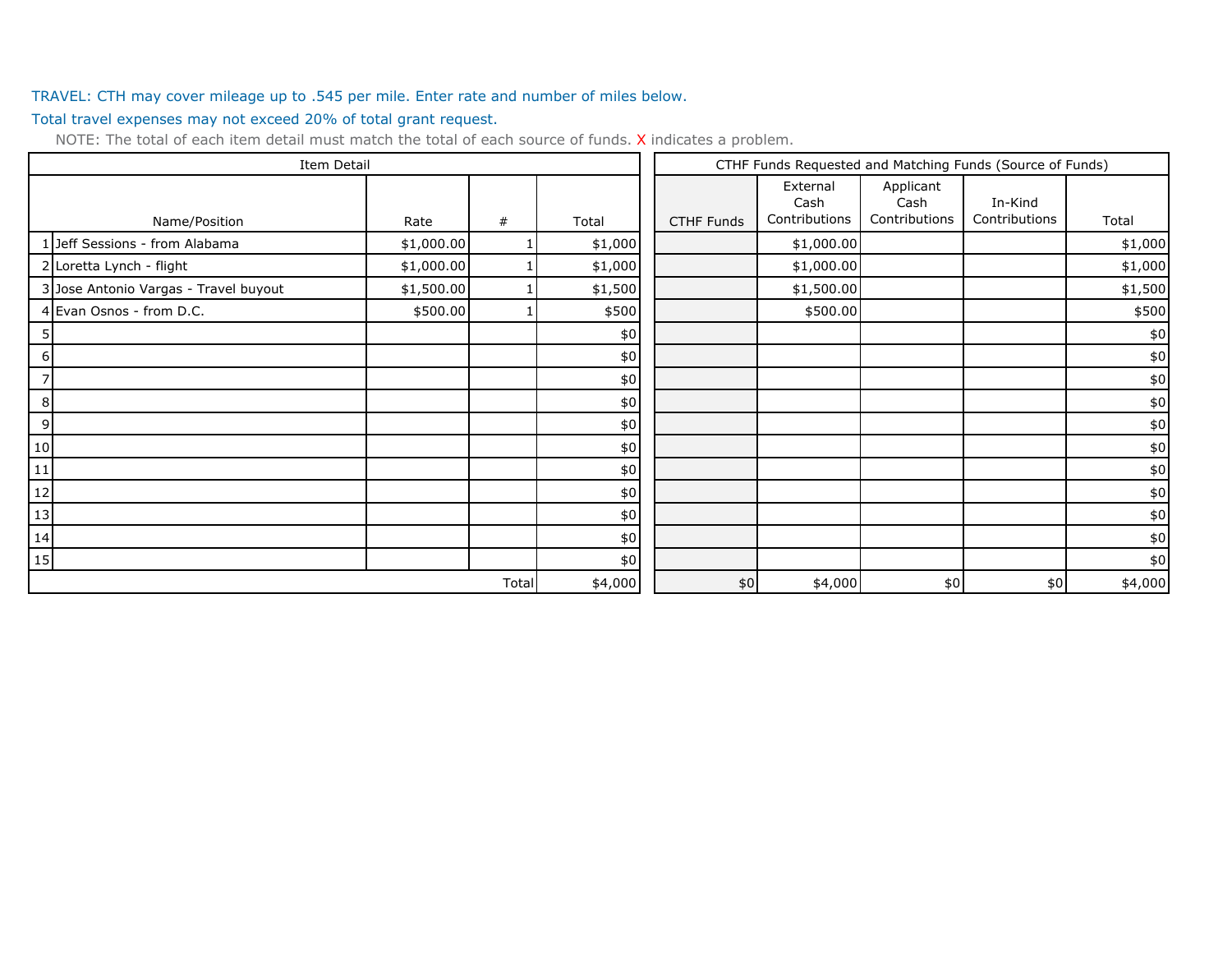#### PRINTING, COPYING & SUPPLIES: Total photocopying or printing expenses may not exceed 40% of total grant request

| Item Detail         |            |       |         | CTHF Funds Requested and Matching Funds (Source of Funds) |                                   |                                    |                          |         |
|---------------------|------------|-------|---------|-----------------------------------------------------------|-----------------------------------|------------------------------------|--------------------------|---------|
| Description         | Rate       | $\#$  | Total   | <b>CTHF Funds</b>                                         | External<br>Cash<br>Contributions | Applicant<br>Cash<br>Contributions | In-Kind<br>Contributions | Total   |
| 1 Season Posters    | \$0.60     | 100   | \$60    |                                                           |                                   | \$60.00                            |                          | \$60    |
| 2 Seson Postcards   | \$0.20     | 3250  | \$650   |                                                           |                                   | \$650.00                           |                          | \$650   |
| 3 Event Posters     | \$1.00     | 150   | \$150   |                                                           |                                   | \$75.00                            | \$75.00                  | \$150   |
| 4 Playbill Printing | \$2,800.00 |       | \$2,800 |                                                           |                                   | \$1,400.00                         | \$1,400.00               | \$2,800 |
| 5 Signage           | \$125.00   |       | \$125   |                                                           |                                   | \$125.00                           |                          | \$125   |
| $6 \mid$            |            |       | $\$0$   |                                                           |                                   |                                    |                          | \$0     |
| $\overline{7}$      |            |       | $$0$$   |                                                           |                                   |                                    |                          | $\$0$   |
| $\,8\,$             |            |       | $\$0$   |                                                           |                                   |                                    |                          | $$0$    |
| 9                   |            |       | $\$0$   |                                                           |                                   |                                    |                          | $$0$    |
| 10                  |            |       | $$0\,$  |                                                           |                                   |                                    |                          | $$0$    |
| $\overline{11}$     |            |       | $\$0$   |                                                           |                                   |                                    |                          | $$0$$   |
| $\boxed{12}$        |            |       | $\$0$   |                                                           |                                   |                                    |                          | $$0$    |
| 13                  |            |       | $$0$$   |                                                           |                                   |                                    |                          | $$0\,$  |
| 14                  |            |       | $$0\,$  |                                                           |                                   |                                    |                          | $$0$    |
| 15                  |            |       | $$0$$   |                                                           |                                   |                                    |                          | $\$0$   |
| $\frac{16}{1}$      |            |       | $$0\,$  |                                                           |                                   |                                    |                          | $$0$    |
| 17                  |            |       | $$0$$   |                                                           |                                   |                                    |                          | $$0$    |
| 18                  |            |       | $$0\,$  |                                                           |                                   |                                    |                          | \$0     |
| 19                  |            |       | $$0$$   |                                                           |                                   |                                    |                          | $$0$    |
| 20                  |            |       | $$0$$   |                                                           |                                   |                                    |                          | $$0$$   |
|                     |            | Total | \$3,785 | $$0$$                                                     | \$0                               | \$2,310                            | \$1,475                  | \$3,785 |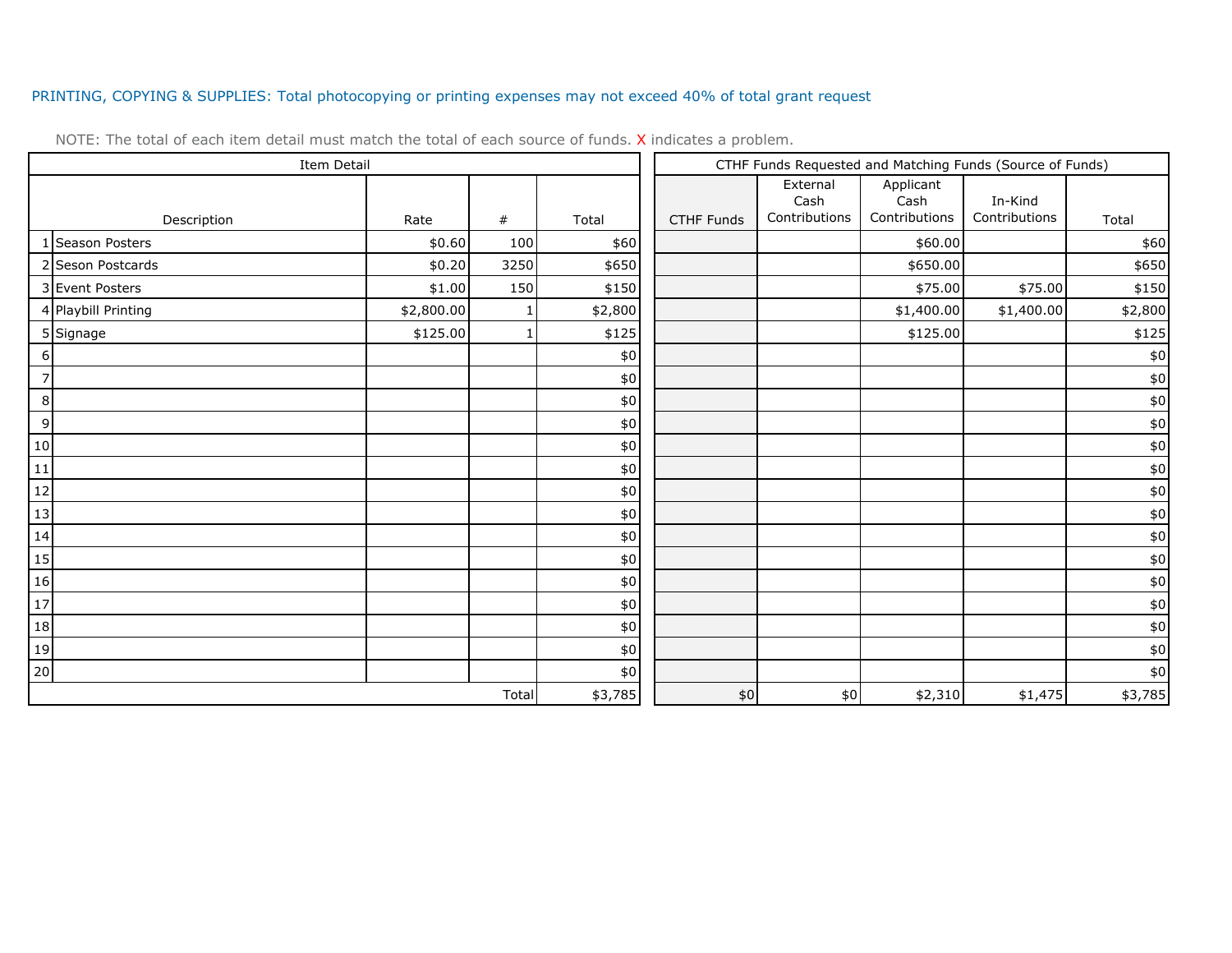#### EQUIPMENT AND ROOM RENTAL OR PURCHASE: Total Equipment expenses may not exceed 40% of total grant request.

| Item Detail                        |             |       |          |                   | CTHF Funds Requested and Matching Funds (Source of Funds) |                                    |                          |          |
|------------------------------------|-------------|-------|----------|-------------------|-----------------------------------------------------------|------------------------------------|--------------------------|----------|
| Description                        | Rate        | #     | Total    | <b>CTHF Funds</b> | External<br>Cash<br>Contributions                         | Applicant<br>Cash<br>Contributions | In-Kind<br>Contributions | Total    |
| 1 The Bushnell includes Stagehands | \$25,000.00 |       | \$25,000 | \$3,000.00        | \$11,000.00                                               | \$11,000.00                        |                          | \$25,000 |
|                                    |             |       | \$0      |                   |                                                           |                                    |                          | \$0      |
|                                    |             |       | $$0$$    |                   |                                                           |                                    |                          | \$0      |
| 4                                  |             |       | \$0      |                   |                                                           |                                    |                          | \$0      |
|                                    |             |       | \$0      |                   |                                                           |                                    |                          | \$0      |
| -6                                 |             |       | \$0      |                   |                                                           |                                    |                          | \$0      |
|                                    |             |       | \$0      |                   |                                                           |                                    |                          | \$0      |
| 8                                  |             |       | \$0      |                   |                                                           |                                    |                          | \$0      |
| 9                                  |             |       | \$0      |                   |                                                           |                                    |                          | \$0      |
| 10                                 |             |       | \$0      |                   |                                                           |                                    |                          | \$0      |
|                                    |             | Total | \$25,000 | \$3,000           | \$11,000                                                  | \$11,000                           | \$0                      | \$25,000 |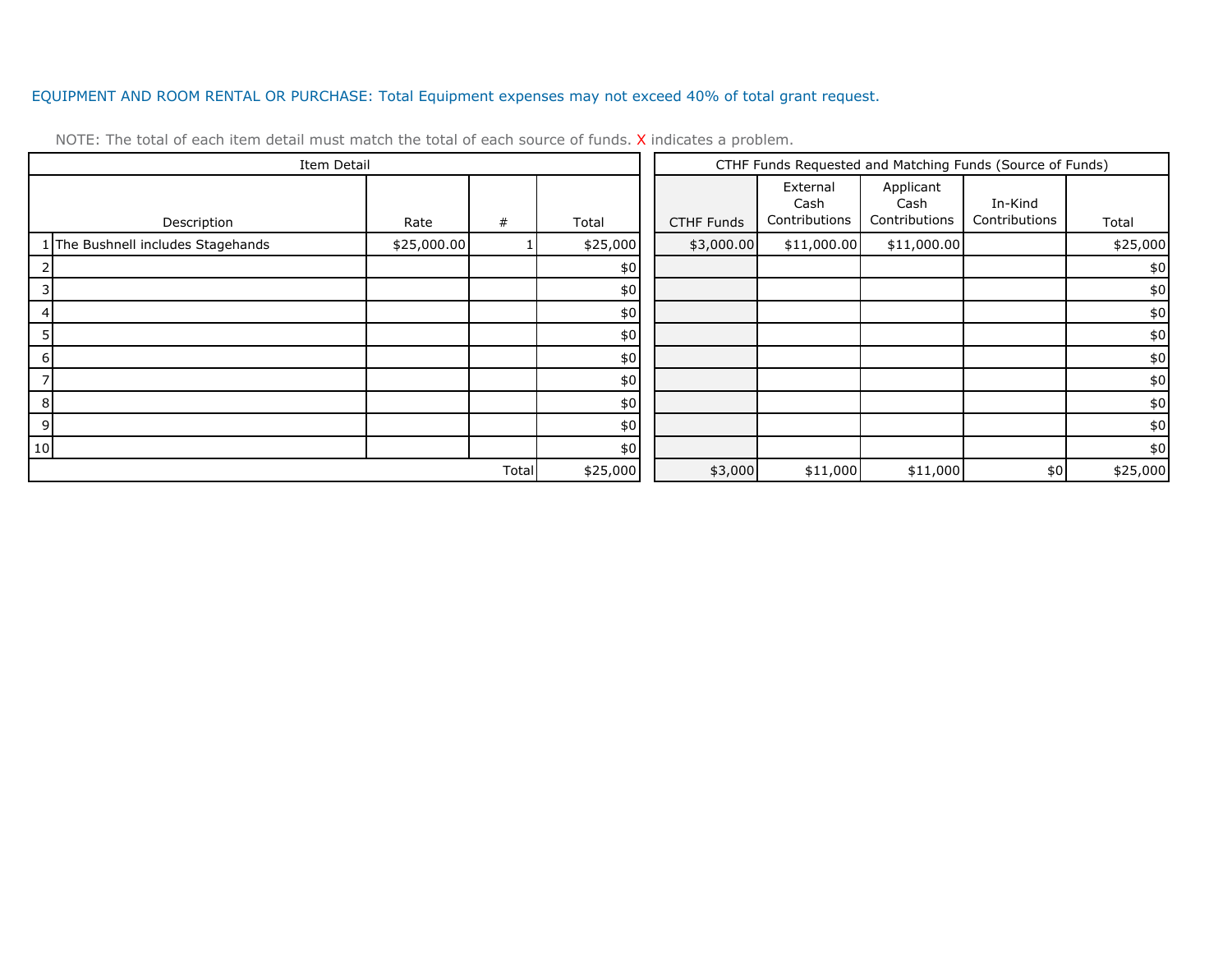#### PROMOTION

|             | Item Detail                          |             |   |          | CTHF Funds Requested and Matching Funds (Source of Funds) |                                   |                                    |                          |          |
|-------------|--------------------------------------|-------------|---|----------|-----------------------------------------------------------|-----------------------------------|------------------------------------|--------------------------|----------|
| Description |                                      | Rate        | # | Total    | <b>CTHF Funds</b>                                         | External<br>Cash<br>Contributions | Applicant<br>Cash<br>Contributions | In-Kind<br>Contributions | Total    |
|             | 1 Marketing Agencies                 | \$16,250.00 |   | \$16,250 |                                                           |                                   | \$725.00                           | \$15,525.00              | \$16,250 |
|             | 2 Poster Distribution                | \$125.00    |   | \$125    |                                                           |                                   | \$125.00                           |                          | \$125    |
|             | 3 Connecticut Public                 | \$8,750.00  |   | \$8,750  |                                                           |                                   |                                    | \$8,750.00               | \$8,750  |
|             | 4 The Hartford Business Journal- Ads | \$5,000.00  |   | \$5,000  |                                                           |                                   |                                    | \$5,000.00               | \$5,000  |
|             | 5 Life Publication - Ads             | \$1,250.00  |   | \$1,250  |                                                           |                                   |                                    | \$1,250.00               | \$1,250  |
|             | 6 Seasons Magazines - Ads            | \$3,000.00  |   | \$3,000  |                                                           |                                   |                                    | \$3,000.00               | \$3,000  |
|             | 7 Facebook & Instagram Ads           | \$1,500.00  |   | \$1,500  |                                                           |                                   | \$1,500.00                         |                          | \$1,500  |
|             | 8 Hartford Courant                   | \$5,000.00  |   | \$5,000  |                                                           |                                   |                                    | \$5,000.00               | \$5,000  |
|             | 9 West Hartford Press/Valley Press   | \$1,625.00  |   | \$1,625  |                                                           |                                   |                                    | \$1,625.00               | \$1,625  |
|             | 10 Mail Chimp Emails                 | \$64.00     |   | \$192    |                                                           |                                   | \$192.00                           |                          | \$192    |
|             | Total                                |             |   | \$42,692 | \$0                                                       | \$0                               | \$2,542                            | \$40,150                 | \$42,692 |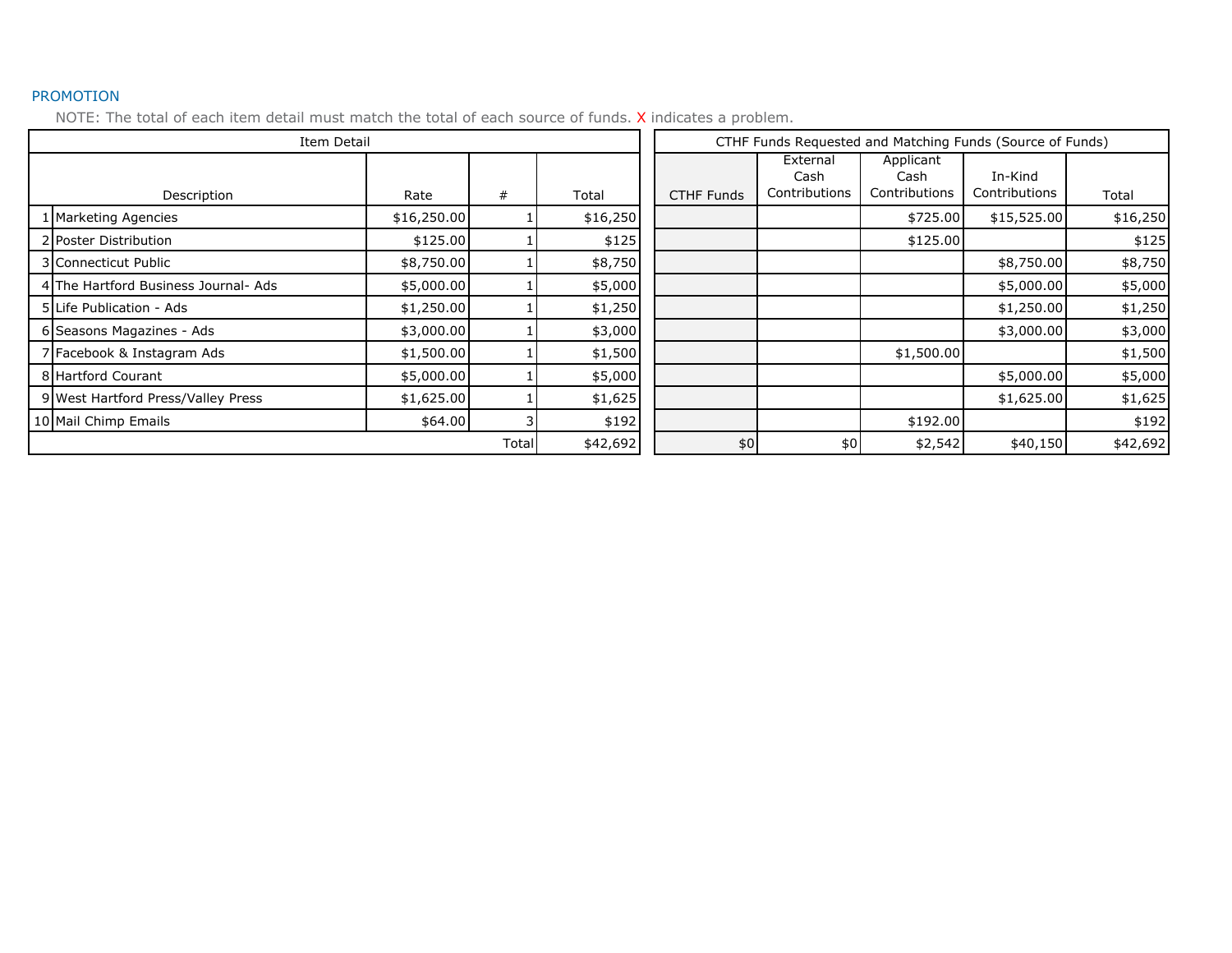#### EVALUATION

| Item Detail                           |            |   |         |         | CTHF Funds Requested and Matching Funds (Source of Funds) |                                   |                                    |                          |         |  |
|---------------------------------------|------------|---|---------|---------|-----------------------------------------------------------|-----------------------------------|------------------------------------|--------------------------|---------|--|
| Description                           | Rate       | # | Total   |         | <b>CTHF Funds</b>                                         | External<br>Cash<br>Contributions | Applicant<br>Cash<br>Contributions | In-Kind<br>Contributions | Total   |  |
| 1 Survey Monkey 12 month subscription | \$33.00    |   | \$99    |         |                                                           |                                   | \$99.00                            |                          | \$99    |  |
| 2 Sprout                              | \$2,400.00 |   | \$2,400 |         |                                                           |                                   | \$2,400.00                         |                          | \$2,400 |  |
| 3 Google Analytics                    | \$5,000.00 |   | \$5,000 |         |                                                           |                                   |                                    | \$5,000.00               | \$5,000 |  |
|                                       |            |   | \$0     |         |                                                           |                                   |                                    |                          | \$0     |  |
|                                       |            |   | \$0     |         |                                                           |                                   |                                    |                          | \$0     |  |
| Total                                 |            |   |         | \$7,499 | \$0                                                       | \$0                               | \$2,499                            | \$5,000                  | \$7,499 |  |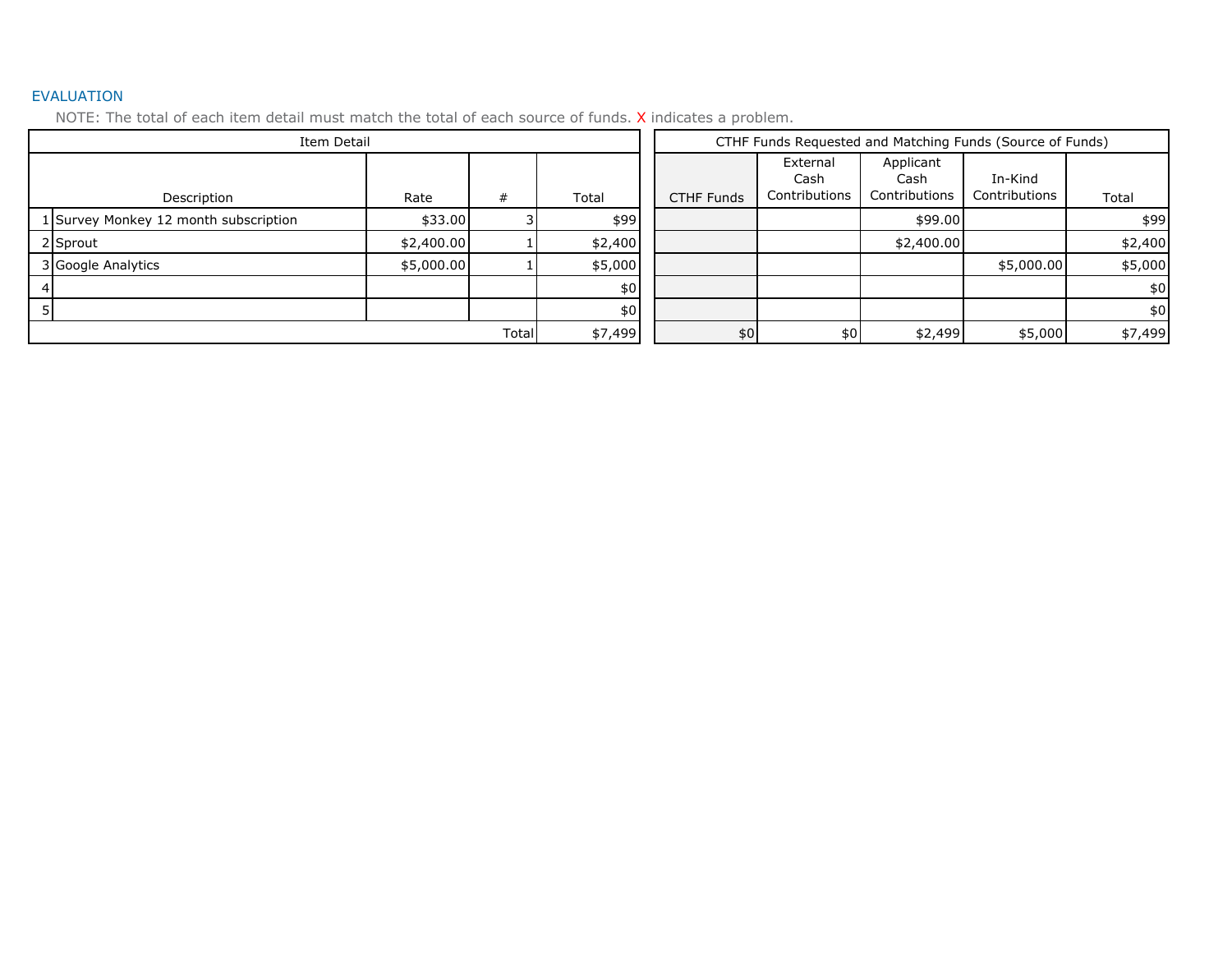#### BUDGET SUMMARY: Values fill automatically from the detail pages.

|                                       |                  |                                       | Source of Funds Summary         |                          |           |
|---------------------------------------|------------------|---------------------------------------|---------------------------------|--------------------------|-----------|
| <b>Budget Summary</b>                 | <b>CTH Funds</b> | <b>External Cash</b><br>Contributions | Applicant Cash<br>Contributions | In-Kind<br>Contributions | Total     |
| Salaries & Wages                      | \$0.00           | \$29,159.00                           | \$29,161.00                     | \$0.00                   | \$58,320  |
| Honoraria                             | \$30,000.00      | \$31,000.00                           | \$31,000.00                     | \$0.00                   | \$92,000  |
| Technical Design Services             | \$2,000.00       | \$5,025.00                            | \$5,025.00                      | \$0.00                   | \$12,050  |
| Travel                                | \$0.00           | \$4,000.00                            | \$0.00                          | \$0.00                   | \$4,000   |
| Printing, Copying and Supplies        | \$0.00           | \$0.00                                | \$2,310.00                      | \$1,475.00               | \$3,785   |
| Equipment and Room Rental or Purchase | \$3,000.00       | \$11,000.00                           | \$11,000.00                     | \$0.00                   | \$25,000  |
| Promotion                             | \$0.00           | \$0.00                                | \$2,542.00                      | \$40,150.00              | \$42,692  |
| Evaluation                            | \$0.00           | \$0.00                                | \$2,499.00                      | \$5,000.00               | \$7,499   |
| Total                                 | \$35,000         | \$80,184                              | \$83,537                        | \$46,625                 | \$245,346 |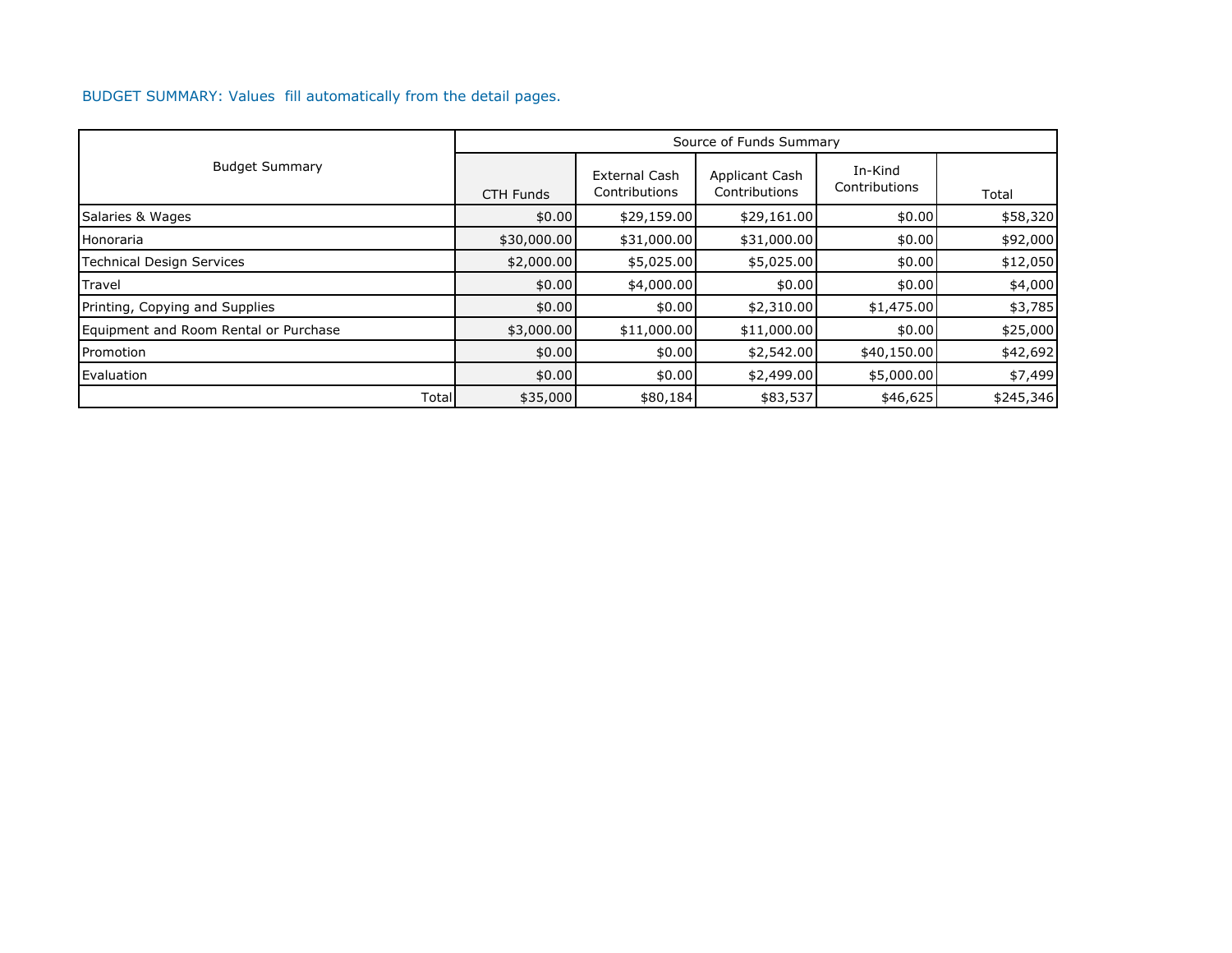# Debating<br>Immigration **Thursday, Mar. 19, 2020**



#### **Title, theme(s), and format of public program(s)/ Dates and times of program(s)/ Location and audience capacity of the venue(s)**

The Connecticut Forum is presenting a large-scale in-depth community conversation with the *Debating Immigration* Forum on Thursday, March 19, 2020 at 7:30 pm at the Bushnell Theater in Hartford, CT to a diverse audience of 2,800. Prior to the *Debating Immigration* Forum, we will present a pre-Forum Showcase in The Bushnell lobbies featuring information and people representing agencies and advocacy groups that work with immigrants, time to be determined.

#### **Name of speakers, educators, or presenters**

*Debating Immigration* will be a substantive, policy-driven conversation about immigration law, real life challenges, and where we go from here with moderator Evan Osnos, two former Attorneys General Loretta Lynch and Jeff Sessions and Pulitzer Prize winning journalist, Jose Antonio Vargas. In The Forum model of live, unscripted, civil dialogue, our panelists will present their different perspectives on immigration, beyond sound bites and talking points, and enhance our audience's understanding of this timely, divisive, and complex issue.

#### **Admission and other fees**

The Forum offers audience members a diverse array of options to choose from when purchasing tickets to *Debating Immigration*.

#### Subscriptions

We offer an assortment of subscriptions for our Forum season. **4-Event subscription**- Front Orchestra \$315, Orchestra and Front Mezzanine \$245, Mezzanine \$205, Front Balcony \$150, Balcony \$130, and Young Patron Passport program which provides a discounted rate to young adults from the ages of 21-35 for \$115. **3-Event subscription**- Front Orchestra \$245, Orchestra and Front Mezzanine \$190, Mezzanine \$160, Front Balcony \$125, Balcony \$105. **2- Event subscription**-Front orchestra \$183, Orchestra and Front Mezzanine \$138, Mezzanine \$120, Front Balcony \$95, Balcony \$75.